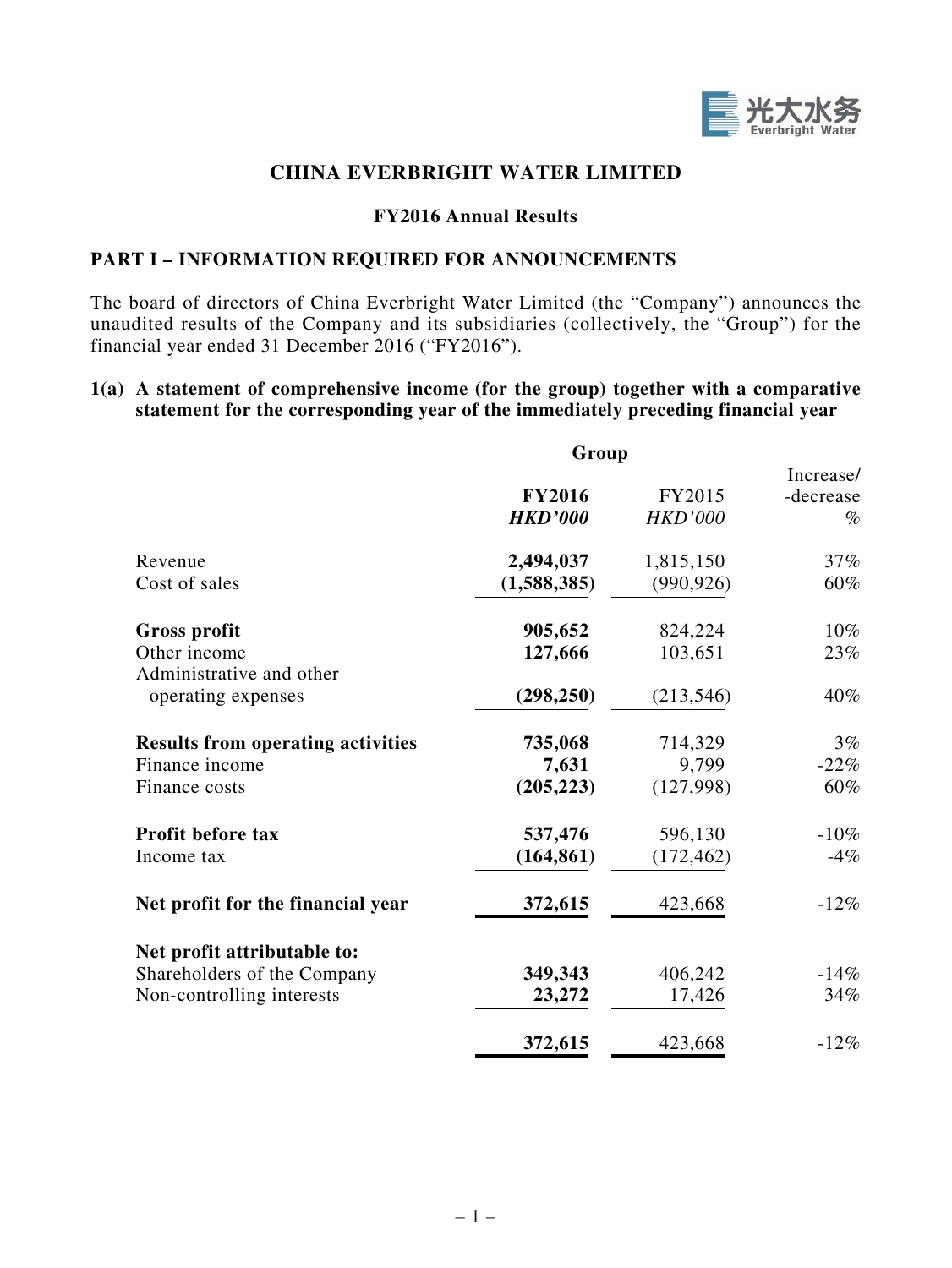|                                                                              | Group                           |                          |                                |
|------------------------------------------------------------------------------|---------------------------------|--------------------------|--------------------------------|
|                                                                              | <b>FY2016</b><br><b>HKD'000</b> | FY2015<br><b>HKD'000</b> | Increase/<br>-decrease<br>$\%$ |
| Net profit for the financial year                                            | 372,615                         | 423,668                  | $-12\%$                        |
| Other comprehensive income:<br>- foreign currency translation<br>differences | (598, 600)                      | (337,571)                | $77\%$                         |
| Total comprehensive income for<br>the financial year                         | (225, 985)                      | 86,097                   | $-362\%$                       |
| Total comprehensive income<br>attributable to:                               |                                 |                          |                                |
| Shareholders of the Company                                                  | (228, 390)                      | 75,700                   | $-402\%$                       |
| Non-controlling interests                                                    | 2,405                           | 10,397                   | $-77%$                         |
|                                                                              | (225,985)                       | 86,097                   | $-362%$                        |

Profit from operating activities is derived after (charging)/crediting the following items:

|                                                                | Group                           |                          |                                |
|----------------------------------------------------------------|---------------------------------|--------------------------|--------------------------------|
|                                                                | <b>FY2016</b><br><b>HKD'000</b> | FY2015<br><b>HKD'000</b> | Increase/<br>-decrease<br>$\%$ |
| Depreciation of property,                                      |                                 |                          |                                |
| plant and equipment                                            | (14,986)                        | (13,826)                 | $8\%$                          |
| Amortisation of intangible assets <sup>1</sup>                 | (86, 290)                       | (58,001)                 | 49%                            |
| Government grant                                               | 6,491                           | 31,868                   | $-80\%$                        |
| Interest expenses on:                                          |                                 |                          |                                |
| - related party bank borrowings<br>- other bank borrowings and | (2,362)                         | (3,984)                  | $-41%$                         |
| notes payable                                                  | (192, 327)                      | (110,906)                | 73%                            |
| - amounts due to group companies                               | (10, 534)                       | (13, 108)                | $-20%$                         |

<sup>1</sup> The increase in amortisation of intangible assets was mainly due to the acquisition of Dalian Dongda Water Co., Ltd. ("Dalian Dongda" and together with its subsidiaries, "Dalian Dongda Group") in November 2015.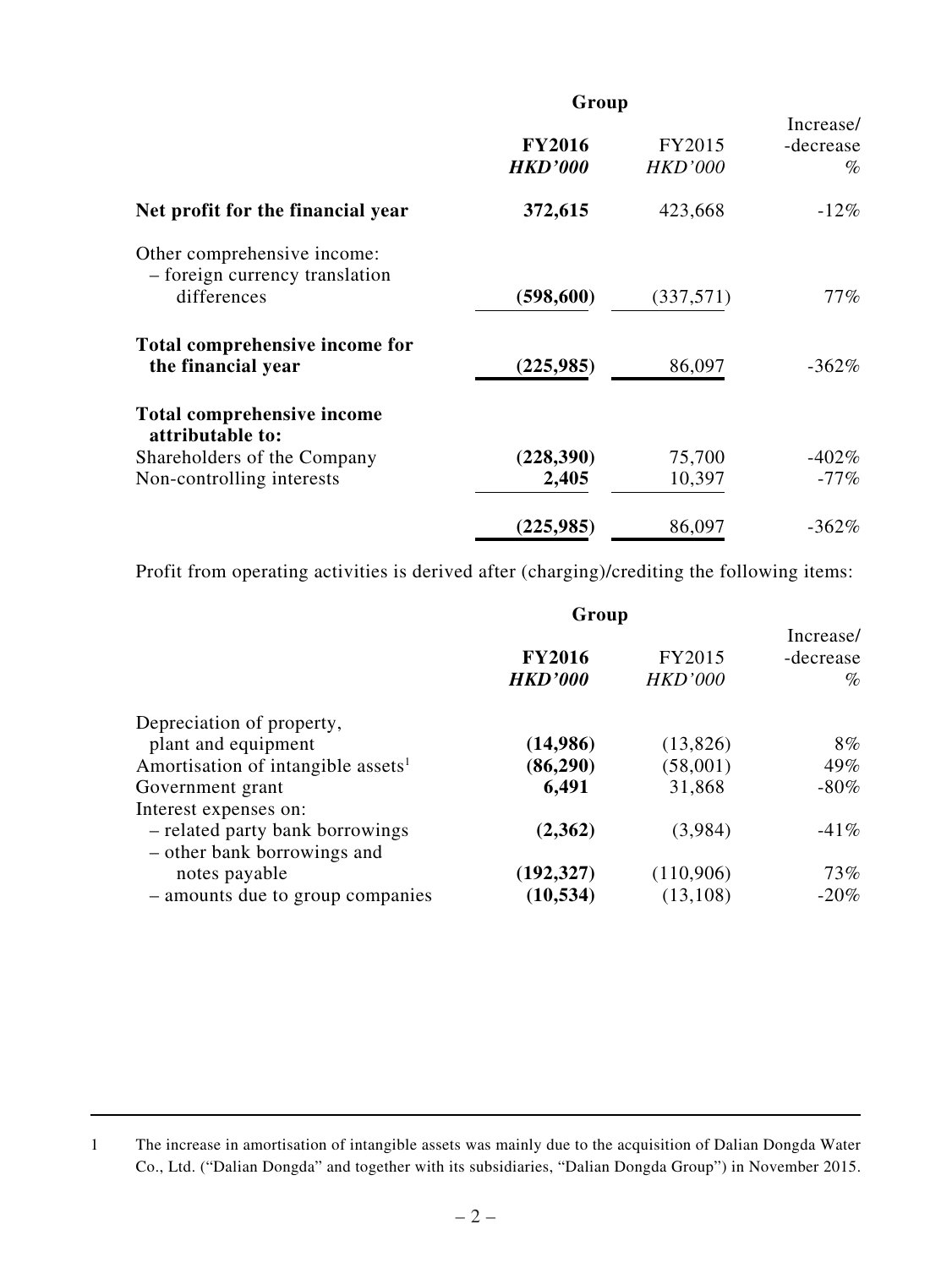# **1(b)(i) Statement of financial position (for the issuer and group), together with a comparative statement as at the end of the immediately preceding financial year**

|                                          | Group          |                | Company        |                |  |
|------------------------------------------|----------------|----------------|----------------|----------------|--|
|                                          | 31 December    | 31 December    | 31 December    | 31 December    |  |
|                                          | 2016           | 2015           | 2016           | 2015           |  |
|                                          | <b>HKD'000</b> | <b>HKD'000</b> | <b>HKD'000</b> | <b>HKD'000</b> |  |
| <b>Current Assets</b>                    |                |                |                |                |  |
| Inventories                              | 14,323         | 10,689         |                |                |  |
| Trade and other receivables              | 588,739        | 641,525        | 2,096,933      | 1,672,655      |  |
| Service concession financial receivables | 791,609        | 893,423        |                |                |  |
| Cash and cash equivalents                | 1,902,741      | 1,768,990      | 30,716         | 7,248          |  |
|                                          | 3,297,412      | 3,314,627      | 2,127,649      | 1,679,903      |  |
| <b>Non-current Assets</b>                |                |                |                |                |  |
| Property, plant and equipment            | 147,971        | 162,587        | 31             | 3              |  |
| Intangible assets                        | 1,259,449      | 1,440,075      |                |                |  |
| Goodwill                                 | 1,185,478      | 1,268,925      |                |                |  |
| Interest in an associate                 | 1,327          |                |                |                |  |
| Investment in subsidiaries               |                |                | 9,190,573      | 9,533,310      |  |
| Other receivables                        | 9,863          | 39,525         |                | 21,120         |  |
| Service concession financial receivables | 8,179,732      | 7,713,209      |                |                |  |
|                                          | 10,783,820     | 10,624,321     | 9,190,604      | 9,554,433      |  |
| <b>Current Liabilities</b>               |                |                |                |                |  |
| <b>Borrowings</b>                        | 1,521,407      | 2,394,574      | 756,892        | 1,000,073      |  |
| Trade and other payables                 | 937,238        | 475,430        | 20,655         | 25,450         |  |
| Current tax liabilities                  | 13,102         | 52,278         |                |                |  |
|                                          | 2,471,747      | 2,922,282      | 777,547        | 1,025,523      |  |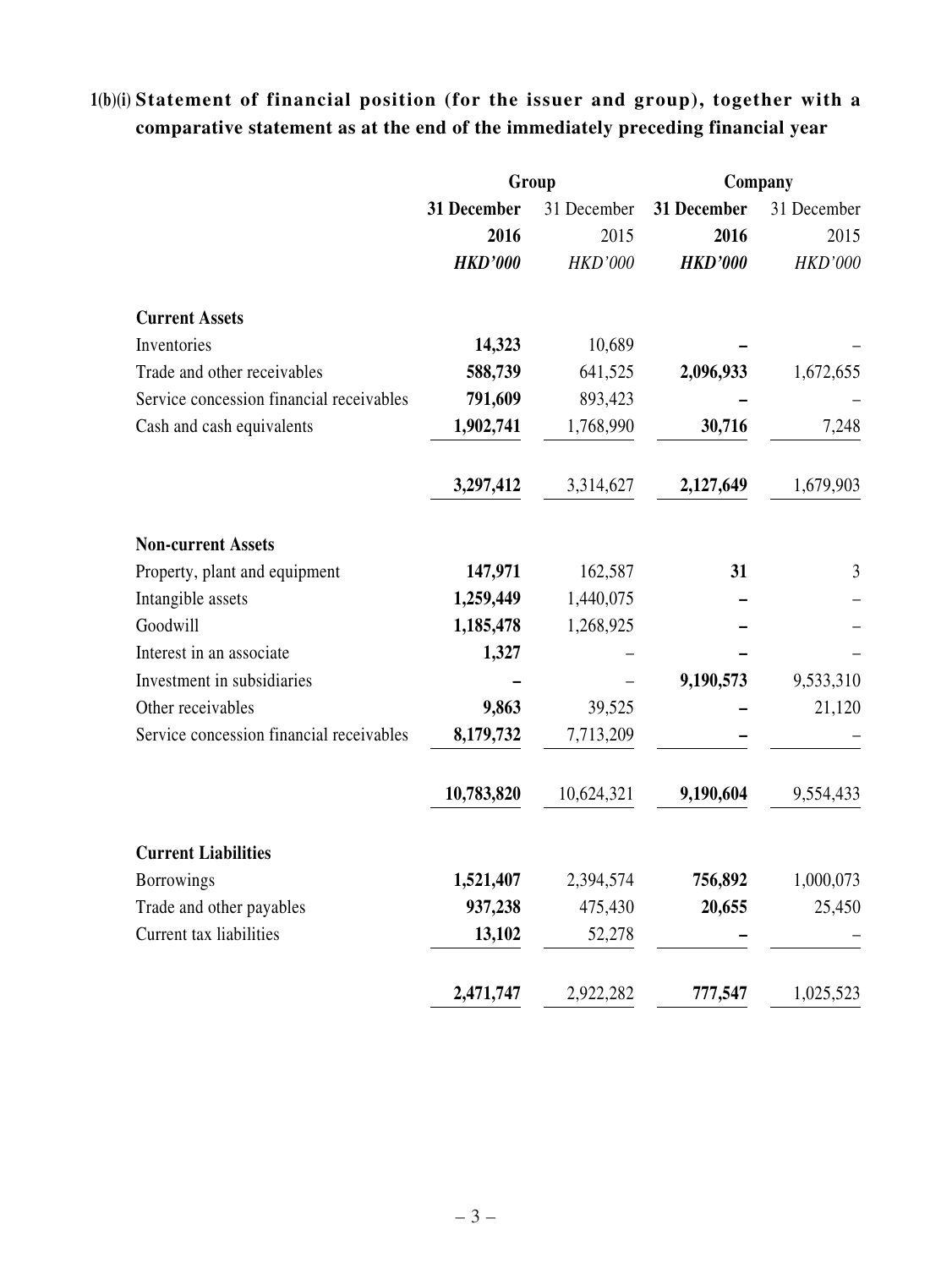|                                        |                | Group          | Company        |                |  |
|----------------------------------------|----------------|----------------|----------------|----------------|--|
|                                        | 31 December    | 31 December    | 31 December    | 31 December    |  |
|                                        | 2016           | 2015           | 2016           | 2015           |  |
|                                        | <b>HKD'000</b> | <b>HKD'000</b> | <b>HKD'000</b> | <b>HKD'000</b> |  |
| <b>Net Current Assets</b>              | 825,665        | 392,345        | 1,350,102      | 654,380        |  |
| <b>Non-current Liabilities</b>         |                |                |                |                |  |
| <b>Borrowings</b>                      | 3,366,091      | 2,423,663      | 1,203,692      | 193,813        |  |
| Deferred tax liabilities               | 1,051,692      | 1,055,223      |                |                |  |
| Other payables                         |                | 240,760        |                |                |  |
|                                        | 4,417,783      | 3,719,646      | 1,203,692      | 193,813        |  |
| <b>Net Assets</b>                      | 7,191,702      | 7,297,020      | 9,337,014      | 10,015,000     |  |
| <b>Equity</b>                          |                |                |                |                |  |
| Share capital                          | 2,609,908      | 2,608,014      | 2,609,908      | 2,608,014      |  |
| Reserves                               | 4,188,279      | 4,452,929      | 6,727,106      | 7,406,986      |  |
| Equity attributable to shareholders of |                |                |                |                |  |
| the Company                            | 6,798,187      | 7,060,943      | 9,337,014      | 10,015,000     |  |
| <b>Non-controlling interests</b>       | 393,515        | 236,077        |                |                |  |
| <b>Total equity</b>                    | 7,191,702      | 7,297,020      | 9,337,014      | 10,015,000     |  |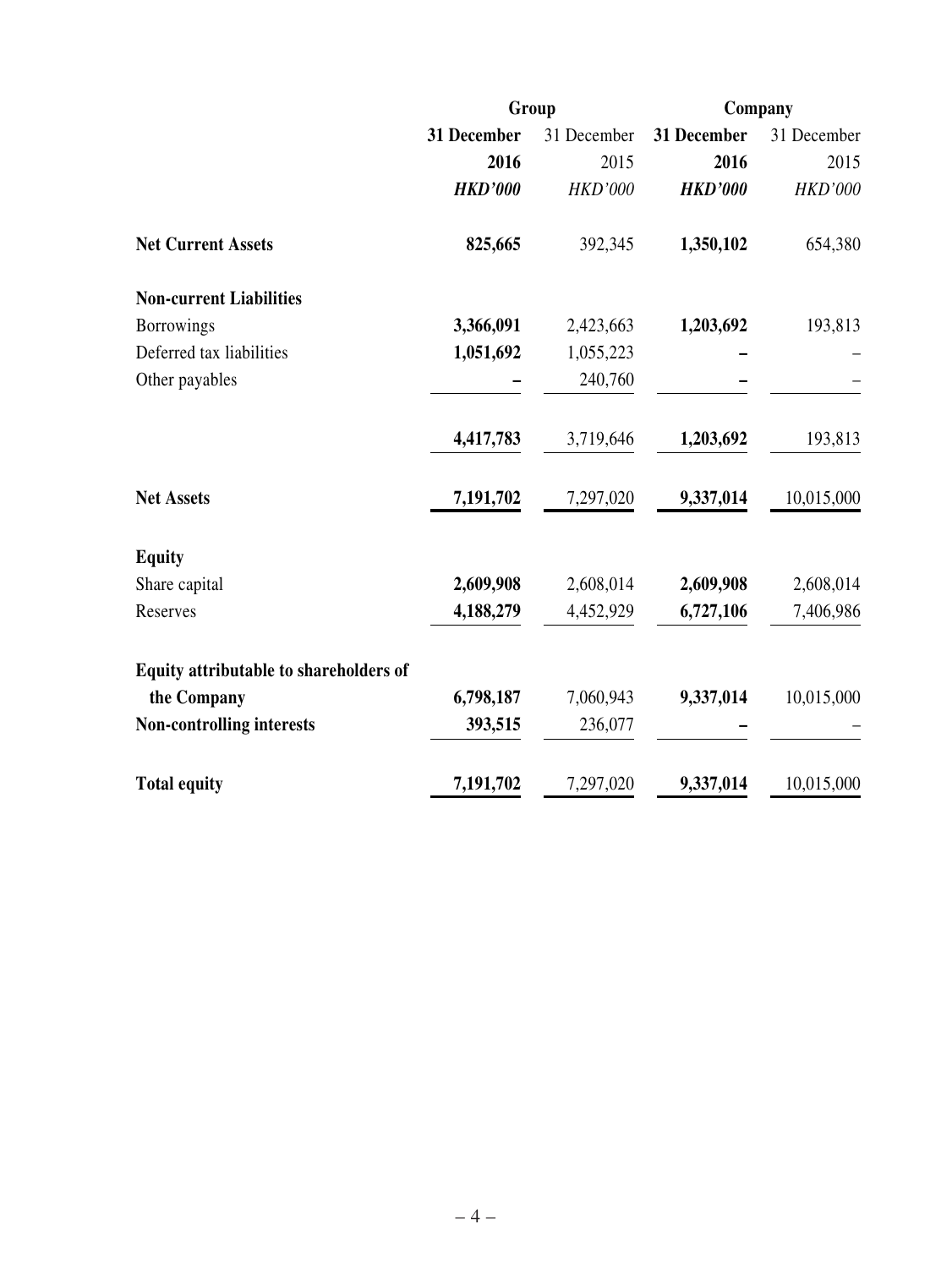### **1(b)(ii) Aggregate amount of group's borrowings and debt securities**

*(i) Amount repayable in one year or less, or on demand*

|      | As at 31 December 2016        |                | As at 31 December 2015 |                |  |
|------|-------------------------------|----------------|------------------------|----------------|--|
|      | <b>Secured</b>                | Unsecured      | Secured                | Unsecured      |  |
|      | <b>HKD'000</b>                | <b>HKD'000</b> | <b>HKD'000</b>         | <b>HKD'000</b> |  |
|      | 116,715                       | 1,404,692      | 1,169,865              | 1,224,709      |  |
| (ii) | Amount payable after one year |                |                        |                |  |

|                | As at 31 December 2016 | As at 31 December 2015 |                |
|----------------|------------------------|------------------------|----------------|
| <b>Secured</b> | <b>Unsecured</b>       | Secured                | Unsecured      |
| <b>HKD'000</b> | <b>HKD'000</b>         | <i>HKD'000</i>         | <i>HKD'000</i> |
| 2,281,066      | 1,085,025              | 1,069,413              | 1,354,250      |

## *Details of Collateral*

The secured borrowings of the Group as at 31 December 2016 and 31 December 2015 were secured by certain revenue, receivables and intangible assets in connection with the Group's service concession arrangements, bank deposits and property, plant and equipment of the Group.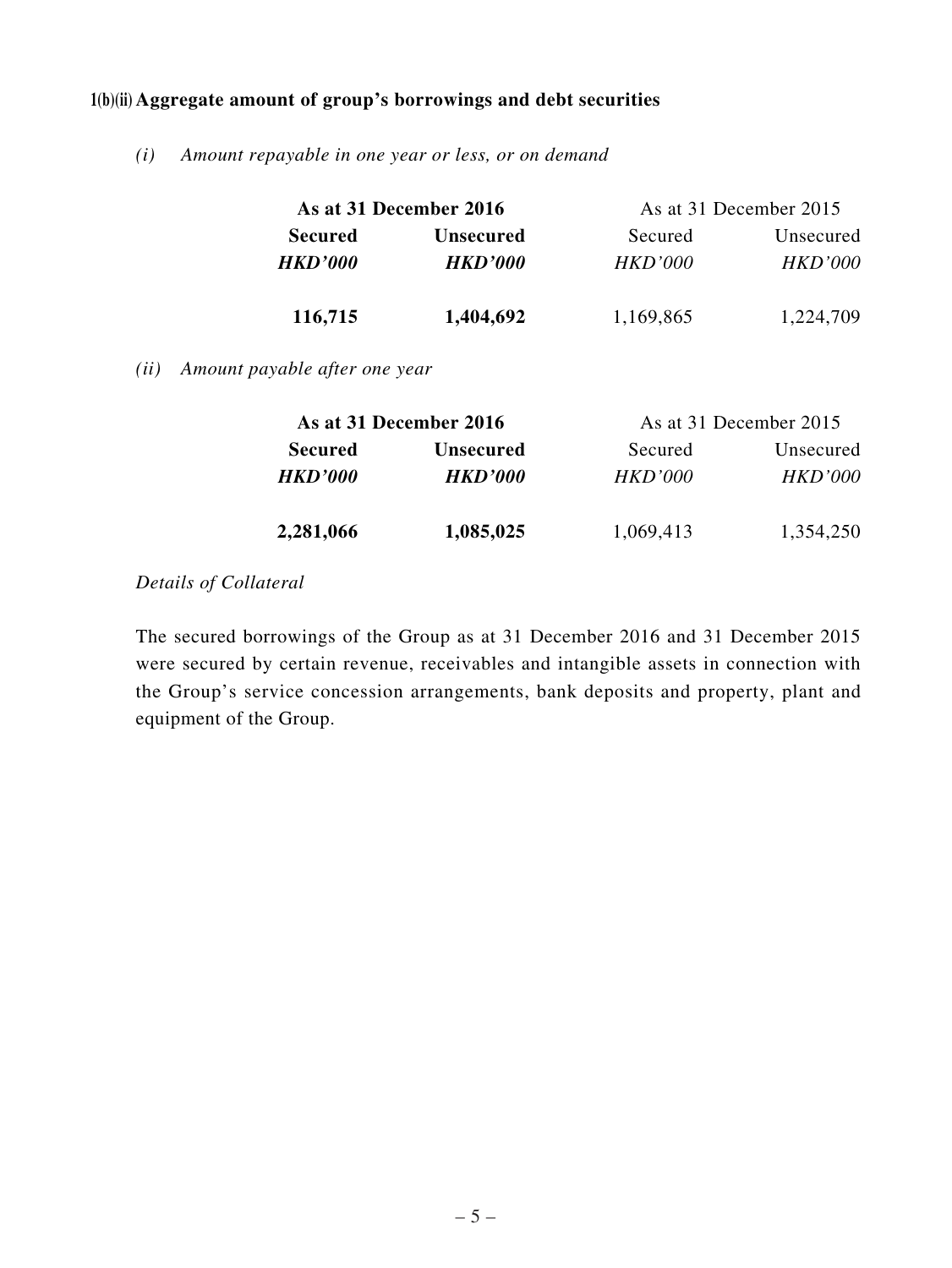**1(c) Consolidated statement of cash flow (for the group), together with a comparative statement for the corresponding year of the immediately preceding financial year**

|                                                      | <b>FY2016</b><br><b>HKD'000</b> | FY2015<br><b>HKD'000</b> |
|------------------------------------------------------|---------------------------------|--------------------------|
| <b>Cash flows from operating activities</b>          |                                 |                          |
| Profit before tax                                    | 537,476                         | 596,130                  |
| <b>Adjustments for:</b>                              |                                 |                          |
| Depreciation of property, plant and equipment        | 14,986                          | 13,826                   |
| Amortisation of intangible assets                    | 86,290                          | 58,001                   |
| Loss on disposal of property, plant and equipment    | 369                             | 510                      |
| Fair value loss on cross-currency swap               |                                 | 9,555                    |
| Gain on disposal of equity interest in a subsidiary  | (402)                           |                          |
| Effect of foreign exchange rates changes             | (40, 658)                       | (33,662)                 |
| Net finance costs                                    | 197,592                         | 118,199                  |
| Operating cash flows before working capital changes  | 795,653                         | 762,559                  |
| Changes in working capital:                          |                                 |                          |
| Service concession financial receivables             | (934, 982)                      | (481, 781)               |
| Trade and other receivables                          | 9,868                           | (131, 371)               |
| Trade and other payables                             | 288,913                         | (38, 892)                |
| Inventories                                          | (5, 465)                        | 17,065                   |
| <b>Cash generated from operations</b>                | 153,987                         | 127,580                  |
| Income tax paid                                      | (133,792)                       | (94, 975)                |
| Net cash generated from operating activities         | 20,195                          | 32,605                   |
| <b>Cash flows from investing activities</b>          |                                 |                          |
| Payment made for the acquisition of subsidiaries,    |                                 |                          |
| net of cash acquired                                 |                                 | (2,163,337)              |
| Purchase of property, plant and equipment            | (11, 864)                       | (10, 227)                |
| Interest received                                    | 7,631                           | 9,799                    |
| Payment for additions of intangible assets           | (988)                           | (14,020)                 |
| Proceeds from sales of property, plant and equipment | 87                              | 314                      |
| Disposal of equity interest in a subsidiary,         |                                 |                          |
| net of cash disposed                                 | (1,195)                         |                          |
| Net cash used in investing activities                | (6,329)                         | (2,177,471)              |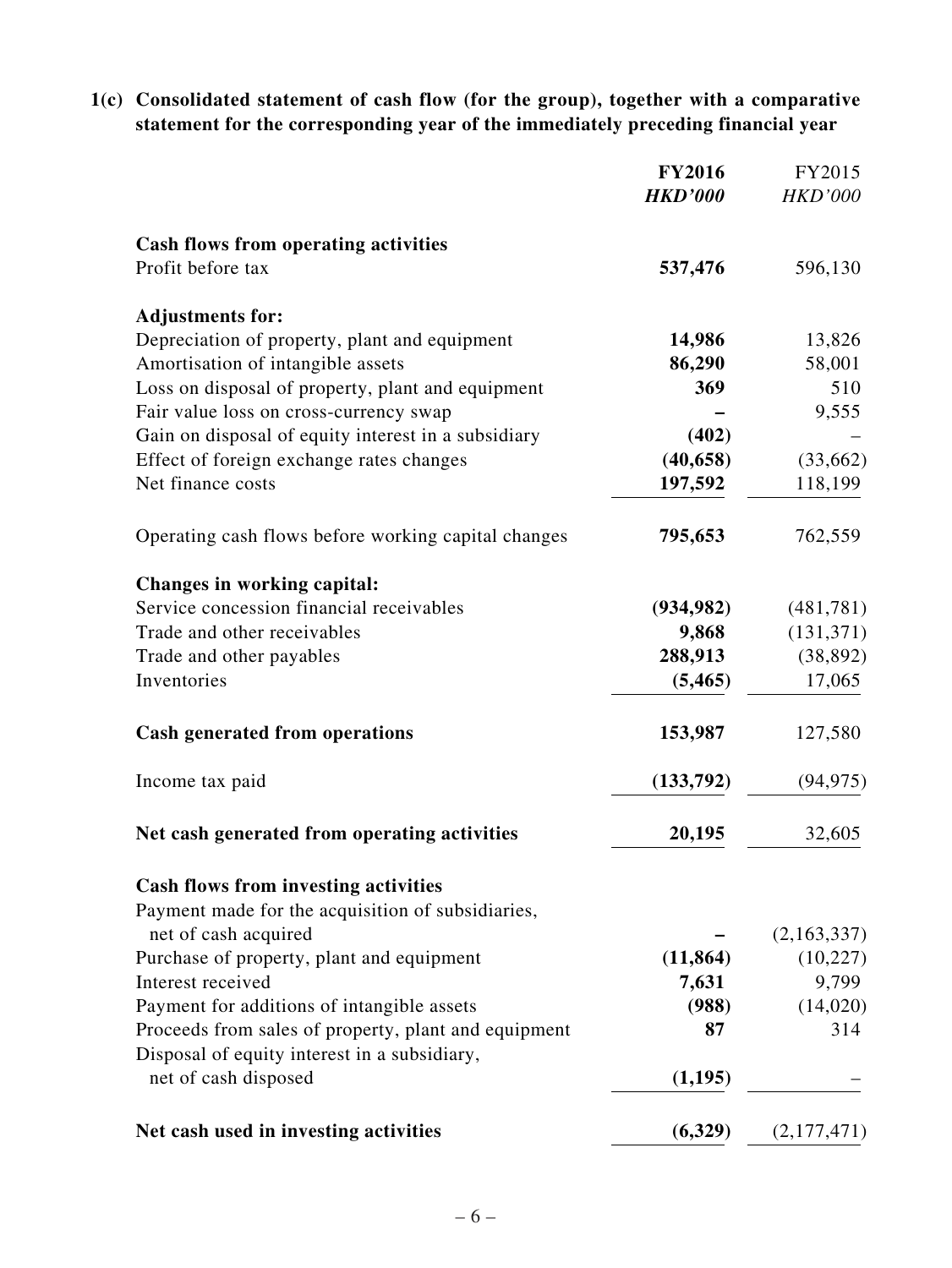|                                                                                                            | <b>FY2016</b><br><b>HKD'000</b> | FY2015<br><b>HKD'000</b> |
|------------------------------------------------------------------------------------------------------------|---------------------------------|--------------------------|
| <b>Cash flows from financing activities</b>                                                                |                                 |                          |
| Proceeds from bank borrowings                                                                              | 4,431,374                       | 4,218,794                |
| Repayment of bank and other borrowings                                                                     | (4, 121, 687)                   | (1,310,224)              |
| Proceeds from issue of shares                                                                              |                                 | 659,031                  |
| Payments for share buy-back                                                                                | (22, 489)                       |                          |
| Increase in restricted bank deposits                                                                       | (94, 734)                       | (305, 950)               |
| Interest paid                                                                                              | (205, 223)                      | (127,998)                |
| Settlement of cross-currency swap                                                                          |                                 | (30, 644)                |
| Increase/(decrease) in amount due to                                                                       |                                 |                          |
| intermediate holding companies                                                                             | 3,711                           | (148, 481)               |
| Increase/(decrease) in amount due to fellow subsidiaries                                                   | 8,256                           | (1,177)                  |
| Dividends paid to shareholders                                                                             | (11, 877)                       |                          |
| Dividends paid to a non-controlling shareholder                                                            | (14, 550)                       |                          |
| Contributions from non-controlling shareholders                                                            | 169,583                         |                          |
| Proceeds from exercise of warrants                                                                         |                                 | 732                      |
| Net cash generated from financing activities                                                               | 142,364                         | 2,954,083                |
| Net increase in cash and cash equivalents                                                                  | 156,230                         | 809,217                  |
| Cash and cash equivalents at the beginning of the year<br>Effect of exchange rate fluctuations on cash and | 1,288,550                       | 499,331                  |
| cash equivalents                                                                                           | (85, 379)                       | (19,998)                 |
| Cash and cash equivalents at the end of the year                                                           | 1,359,401                       | 1,288,550                |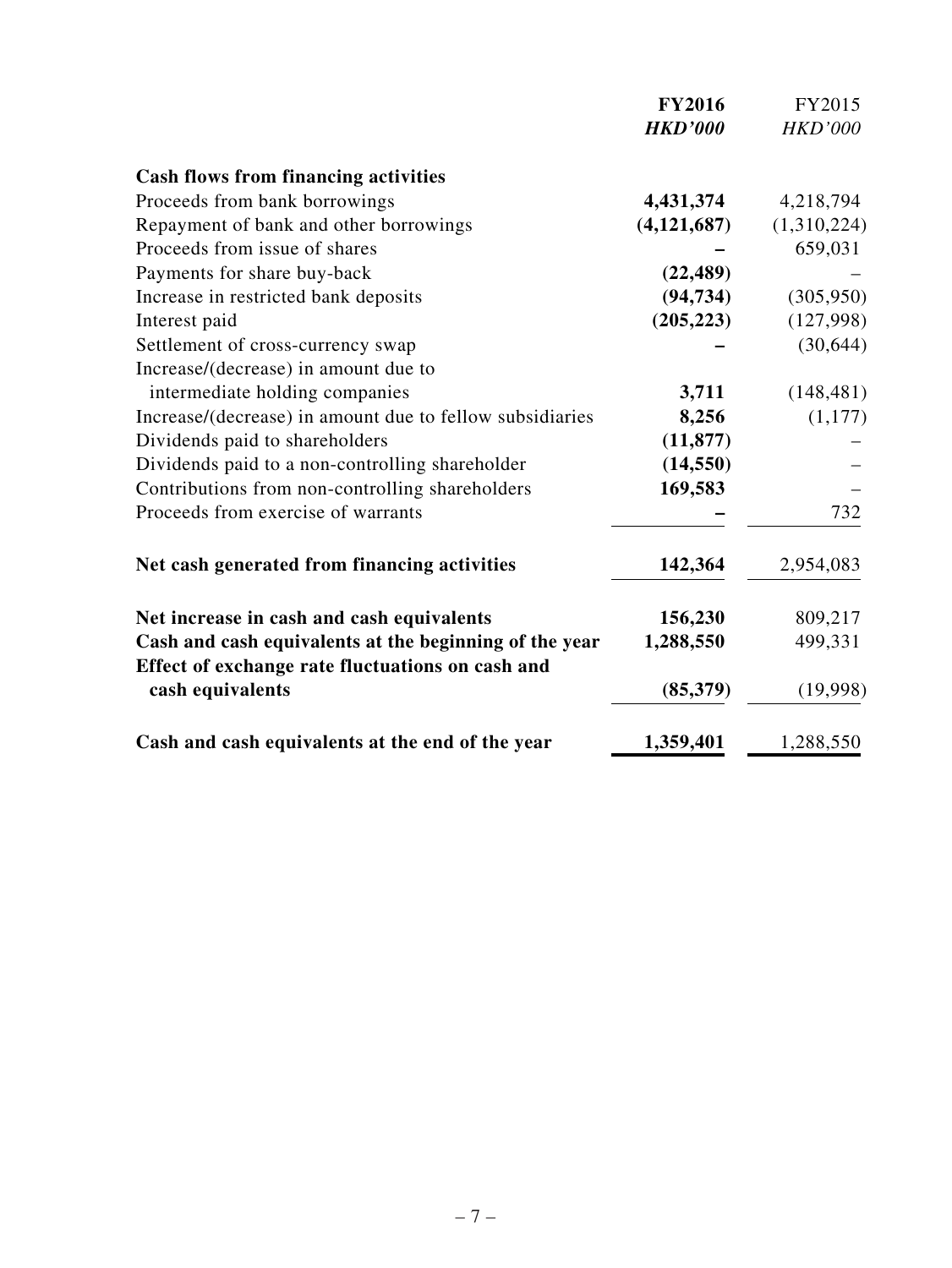# **1(d)(i) A statement (for the issuer and group) showing either (i) all changes in equity or (ii) changes in equity other than those arising from capitalisation issued and distributions to shareholders, together with a comparative statement for the corresponding financial year**

|                                | <b>Share</b><br>capital<br><b>HKD'000</b> | Share<br>premium<br><b>HKD'000</b> | Foreign<br>currency<br>translation<br>reserve<br><b>HKD'000</b> | <b>Statutory</b><br>reserve<br><b>HKD'000</b> | Contributed<br>surplus<br>reserve<br><b>HKD'000</b> | <b>Other</b><br>reserves<br><b>HKD'000</b> | Retained<br>earnings<br><b>HKD'000</b> | <b>Total</b><br><b>HKD'000</b> | Non-<br>controlling<br>interests<br><b>HKD'000</b> | <b>Total</b><br>equity<br><b>HKD'000</b> |
|--------------------------------|-------------------------------------------|------------------------------------|-----------------------------------------------------------------|-----------------------------------------------|-----------------------------------------------------|--------------------------------------------|----------------------------------------|--------------------------------|----------------------------------------------------|------------------------------------------|
| Group                          |                                           |                                    |                                                                 |                                               |                                                     |                                            |                                        |                                |                                                    |                                          |
| At 1 January 2016              | 2,608,014                                 | 1,210,050                          | (1,887)                                                         | 121,317                                       | 1,243,508                                           | (2,181)                                    | 1,882,122                              | 7,060,943                      | 236,077                                            | 7,297,020                                |
| Profit for the year            |                                           |                                    |                                                                 |                                               |                                                     |                                            | 349,343                                | 349,343                        | 23,272                                             | 372,615                                  |
| Foreign currency translation   |                                           |                                    |                                                                 |                                               |                                                     |                                            |                                        |                                |                                                    |                                          |
| differences                    |                                           |                                    | (577, 733)                                                      |                                               |                                                     |                                            |                                        | (577, 733)                     | (20, 867)                                          | (598, 600)                               |
| Transfer to statutory reserve  |                                           |                                    |                                                                 | 34,318                                        |                                                     | -                                          | (34, 318)                              |                                |                                                    |                                          |
| Issue of shares pursuant to    |                                           |                                    |                                                                 |                                               |                                                     |                                            |                                        |                                |                                                    |                                          |
| scrip dividend scheme          | 10,177                                    | 30,250                             |                                                                 |                                               |                                                     |                                            | (40, 427)                              |                                |                                                    |                                          |
| Dividends paid to shareholders |                                           |                                    |                                                                 |                                               |                                                     |                                            | (11, 877)                              | (11, 877)                      | -                                                  | (11, 877)                                |
| Shares buy-back                | (8, 283)                                  |                                    |                                                                 |                                               | (14,206)                                            |                                            |                                        | (22, 489)                      |                                                    | (22, 489)                                |
| Contribution from              |                                           |                                    |                                                                 |                                               |                                                     |                                            |                                        |                                |                                                    |                                          |
| non-controlling shareholders   |                                           |                                    |                                                                 |                                               |                                                     |                                            |                                        |                                | 169,583                                            | 169,583                                  |
| Dividends paid to              |                                           |                                    |                                                                 |                                               |                                                     |                                            |                                        |                                |                                                    |                                          |
| a non-controlling shareholder  |                                           |                                    |                                                                 |                                               |                                                     |                                            |                                        |                                | (14, 550)                                          | (14,550)                                 |
| At 31 December 2016            | 2,609,908                                 | 1,240,300                          | (579, 620)                                                      | 155,635                                       | 1,229,302                                           | (2,181)                                    | 2,144,843                              | 6,798,187                      | 393,515                                            | 7,191,702                                |
| At 1 January 2015              | 2,487,261                                 | 1,914,548                          | 328,655                                                         | 94,999                                        |                                                     | (2,181)                                    | 1,502,198                              | 6,325,480                      | 225,680                                            | 6,551,160                                |
| Profit for the year            |                                           |                                    |                                                                 |                                               |                                                     |                                            | 406,242                                | 406,242                        | 17,426                                             | 423,668                                  |
| Foreign currency translation   |                                           |                                    |                                                                 |                                               |                                                     |                                            |                                        |                                |                                                    |                                          |
| differences                    |                                           |                                    | (330, 542)                                                      |                                               |                                                     |                                            |                                        | (330, 542)                     | (7,029)                                            | (337,571)                                |
| Transfer to statutory reserve  |                                           |                                    |                                                                 | 26,318                                        |                                                     |                                            | (26,318)                               |                                |                                                    |                                          |
| Issue of ordinary shares       | 120,691                                   | 538,340                            |                                                                 |                                               |                                                     |                                            |                                        | 659,031                        |                                                    | 659,031                                  |
| Exercise of warrants           | 62                                        | 670                                |                                                                 |                                               |                                                     |                                            |                                        | 732                            |                                                    | 732                                      |
| Share premium reduction        | $\overline{\phantom{0}}$                  | (1,243,508)                        |                                                                 |                                               | 1,243,508                                           |                                            |                                        |                                |                                                    |                                          |
| At 31 December 2015            | 2,608,014                                 | 1,210,050                          | (1,887)                                                         | 121,317                                       | 1,243,508                                           | (2,181)                                    | 1,882,122                              | 7,060,943                      | 236,077                                            | 7,297,020                                |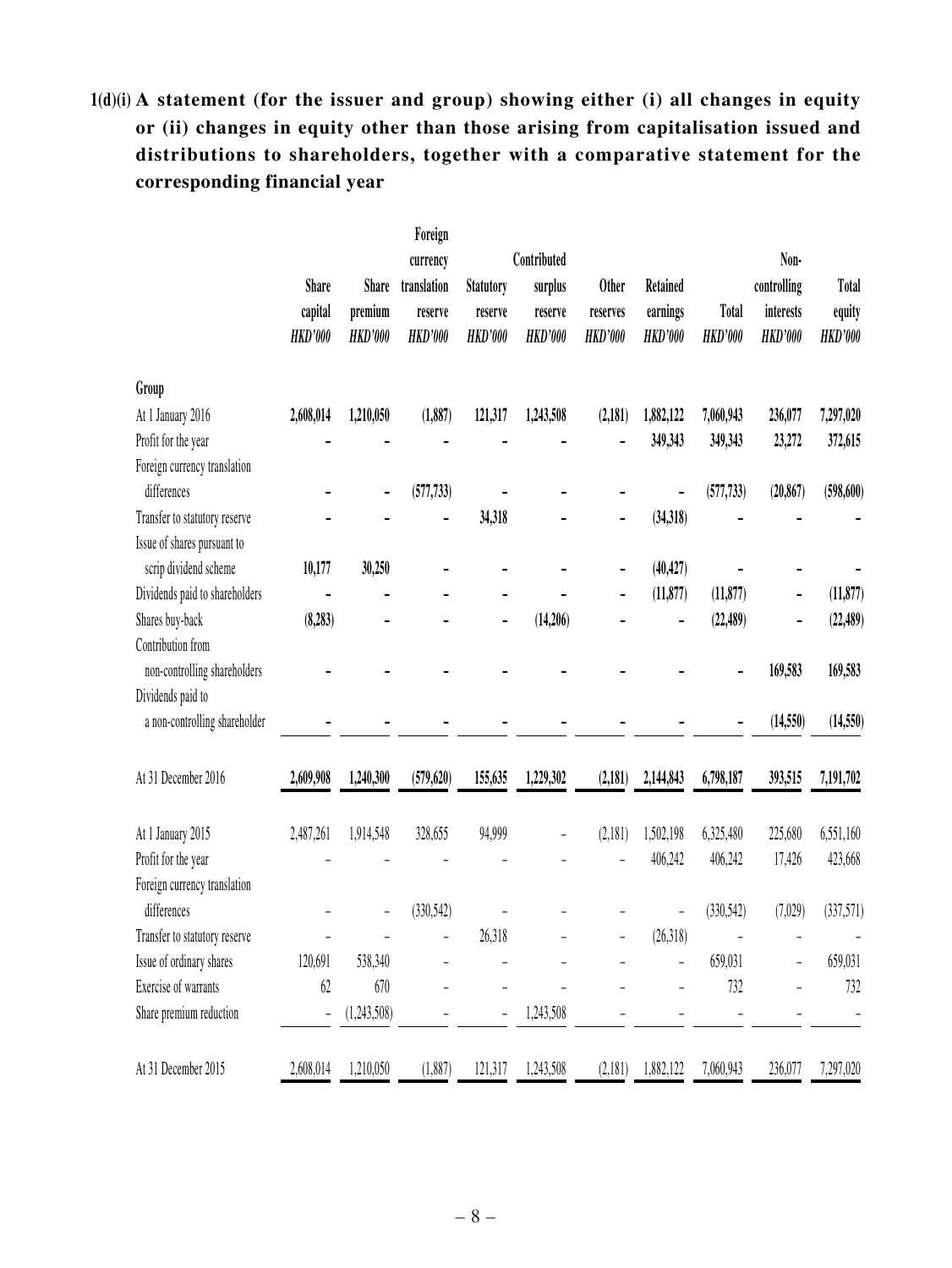|                                                   |                |                          | Foreign        |                |                   | <b>Retained</b>    |                |
|---------------------------------------------------|----------------|--------------------------|----------------|----------------|-------------------|--------------------|----------------|
|                                                   |                |                          | currency       | Contributed    |                   | earnings/          |                |
|                                                   | <b>Share</b>   | <b>Share</b>             | translation    | surplus        |                   | Other (accumulated | <b>Total</b>   |
|                                                   | capital        | premium                  | reserve        | reserve        | reserves          | losses)            | equity         |
|                                                   | <b>HKD'000</b> | <b>HKD'000</b>           | <b>HKD'000</b> | <b>HKD'000</b> | <b>HKD'000</b>    | <b>HKD'000</b>     | <b>HKD'000</b> |
| Company                                           |                |                          |                |                |                   |                    |                |
| At 1 January 2016                                 | 2,608,014      |                          | (424,795)      | 7,653,288      | 64,953            | 113,540            | 10,015,000     |
| Profit for the year                               |                |                          |                |                |                   | 16,288             | 16,288         |
| Foreign currency translation differences          |                |                          | (659,908)      |                |                   |                    | (659,908)      |
| Issue of shares pursuant to scrip dividend scheme | 10,177         | 30,250                   |                |                |                   | (40, 427)          |                |
| Dividends paid to shareholders                    |                |                          |                |                |                   | (11, 877)          | (11, 877)      |
| Shares buy-back                                   | (8, 283)       |                          |                | (14,206)       |                   |                    | (22, 489)      |
| At 31 December 2016                               | 2,609,908      | 30,250                   | (1,084,703)    | 7,639,082      | 64,953            | 77,524             | 9,337,014      |
| At 1 January 2015                                 | 2,487,261      | 11,584,834               | 2,398          |                | 64,953            | (4,430,317)        | 9,709,129      |
| Profit for the year                               |                |                          |                |                |                   | 73,301             | 73,301         |
| Foreign currency translation differences          |                | $\overline{\phantom{0}}$ | (427, 193)     |                |                   |                    | (427, 193)     |
| Issue of ordinary shares                          | 120,691        | 538,340                  | -              |                |                   |                    | 659,031        |
| Exercise of warrants                              | 62             | 670                      |                |                |                   |                    | 732            |
| Share premium reduction                           | $\overline{a}$ | (12, 123, 844)           | -              | 7,653,288      | $\qquad \qquad -$ | 4,470,556          |                |
| At 31 December 2015                               | 2,608,014      |                          | (424, 795)     | 7,653,288      | 64,953            | 113,540            | 10,015,000     |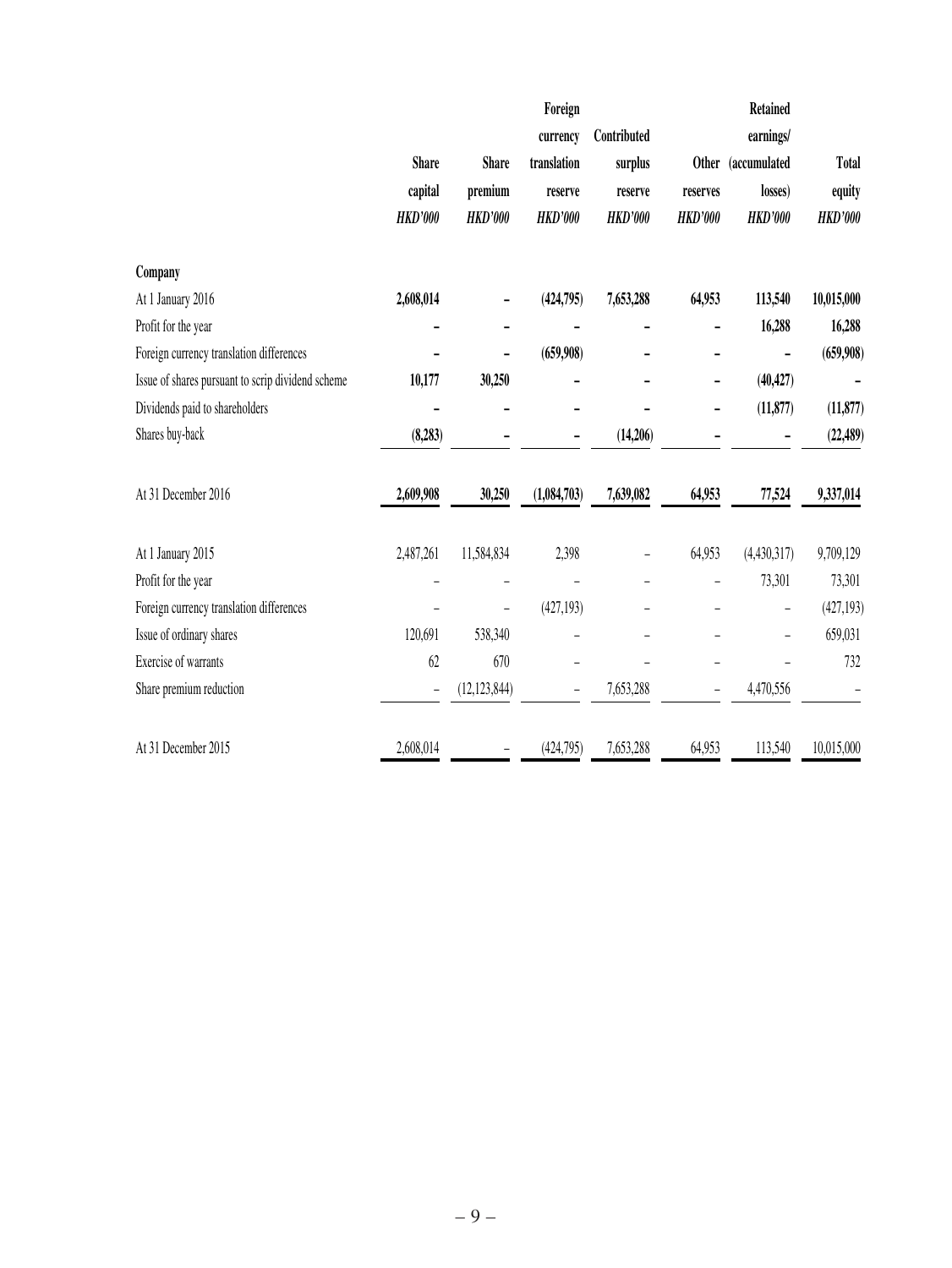**1(d)(ii) Details of any changes in the Company's share capital arising from rights issue, bonus issue, share buy-backs, exercise of share options or warrants, conversion of other issues of equity securities, issue of shares for cash or as consideration for acquisition or for any other purpose since the end of the immediately preceding financial year reported on. State also the number of shares that may be issued on conversion of all the outstanding convertibles as at the end of the current financial year reported on and as at the end of the corresponding period of the immediately preceding financial year.**

| No. of ordinary |
|-----------------|
| shares issued   |
| (1000)          |
| 2,608,014       |
| (8,283)         |
| 10,177          |
|                 |

At 31 December 2016 **2,609,908**

The Company does not have any outstanding convertibles, preference shares and treasury shares as at 31 December 2016 and 31 December 2015. The increase in the Company's share capital during the year was due to the issuance of shares pursuant to the scrip dividend scheme where 10,177,139 shares were issued in June 2016. The increase was offset by 7,793,400 shares and 490,000 shares bought back in January and December 2016 respectively.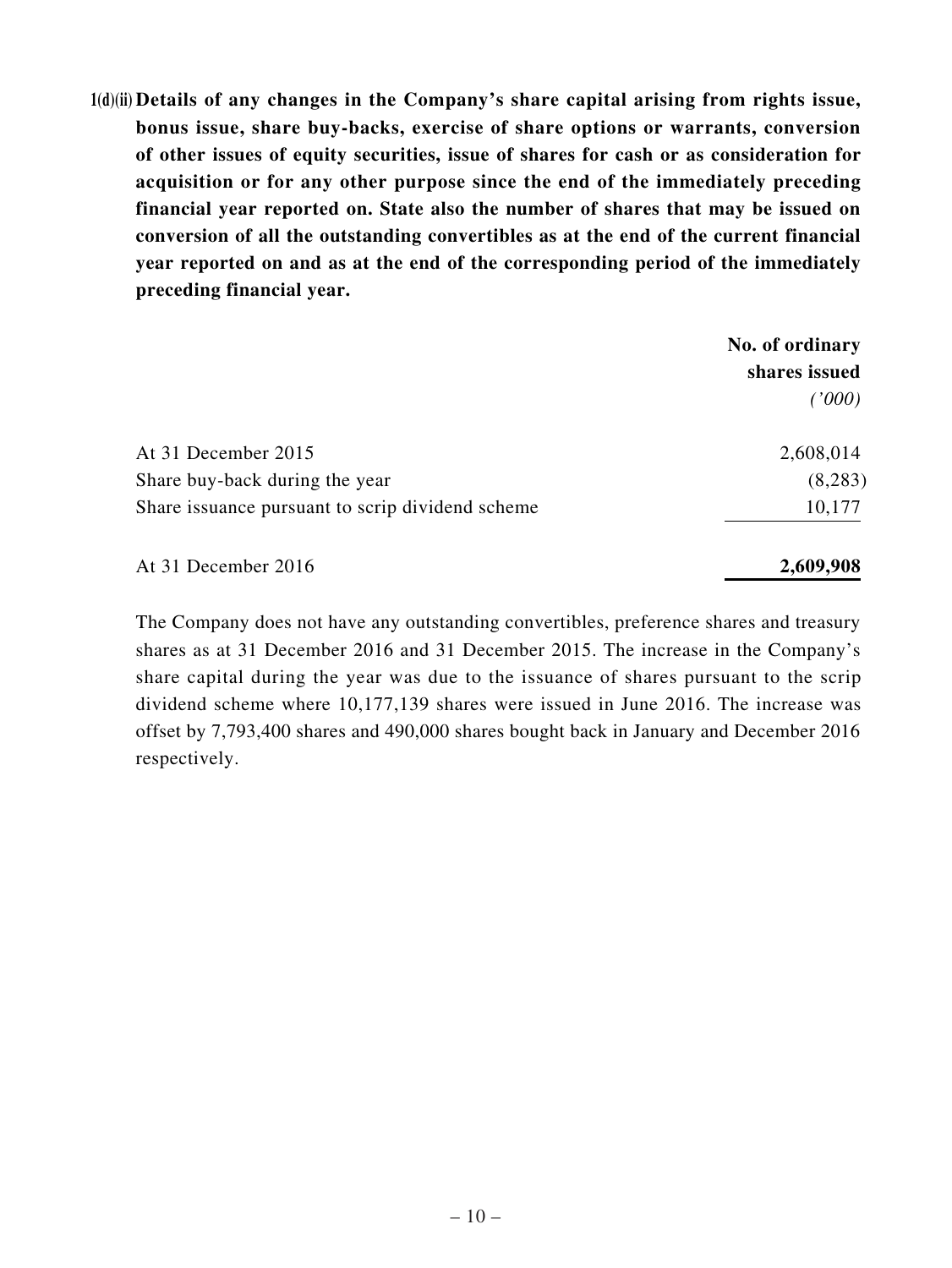# **1(d)(iii) The total number of issued shares excluding treasury shares as at the end of the current financial year and as at the end of the immediately preceding financial year.**

The total number of issued shares excluding treasury shares were as follows:

|                                         | <b>31 December</b> 31 December |           |
|-----------------------------------------|--------------------------------|-----------|
|                                         | 2016                           | 2015      |
| Total number of issued shares excluding |                                |           |
| treasury shares $(7000)$                | 2,609,908                      | 2,608,014 |

**2. Whether the figures have been audited, or reviewed and in accordance with which auditing standard or practice.**

The figures have not been audited or reviewed by the Company's auditors.

**3. Where the figures have been audited, or reviewed, the auditors' report (including any qualifications or emphasis of a matter).**

Not applicable.

**4. Whether the same accounting policies and methods of computation as in the issuer's most recently audited annual financial statements have been applied.**

The same accounting policies and methods of computations have been applied.

**5. If there are any changes in the accounting policies and methods of computation, including any required by an accounting standard, what has changed, as well as the reasons for, and the effect of, the change.**

The Group and the Company have reviewed the application of the new/revised International Financial Reporting Standards ("IFRS") and Interpretations of IFRS that are effective for the financial year beginning on 1 January 2016. Those new/revised IFRS and Interpretations of IFRS did not result in any significant impact on the financial statements.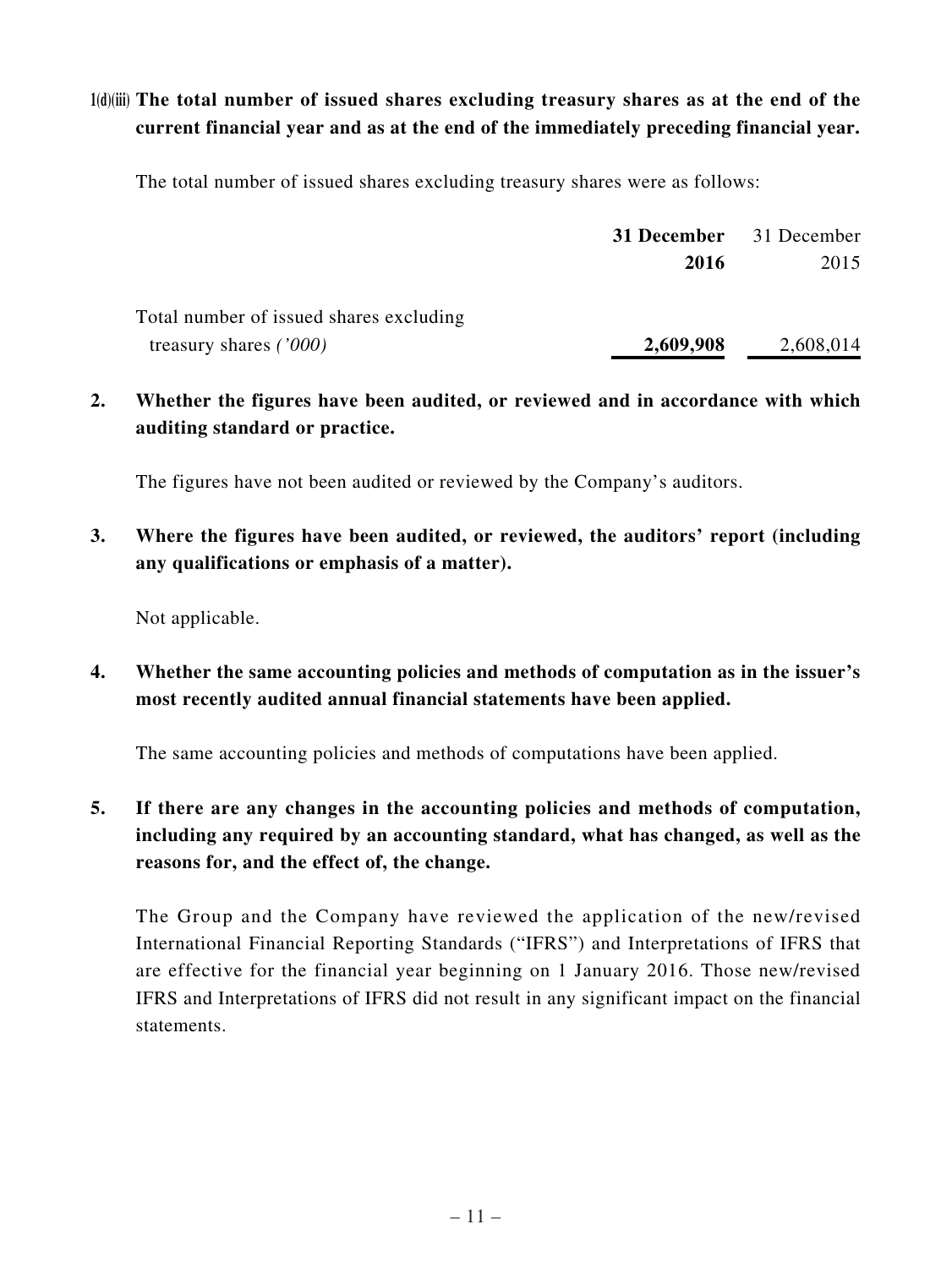**6. Earnings per share of the group for the current financial year reported on and the corresponding year of the immediately preceding financial year, after deducting any provision for preference dividends.**

| <b>Basic/diluted earnings per share</b>                                   | <b>FY2016</b> | FY2015  |
|---------------------------------------------------------------------------|---------------|---------|
| Net profit attributable to shareholders of the Company<br>(HKD'000)       | 349,343       | 406,242 |
| Weighted average number of ordinary shares<br>in issue ( <i>million</i> ) | 2,606         | 2,571   |
| Basic/diluted earnings per share <i>(HKD)</i>                             | 0.134         | 0.158   |

**7. Net asset value (for the issuer and group) per ordinary share based on issued share capital of the issuer at the end of the (a) current year reported on; and (b) immediately preceding financial year.**

|                                    | Group       |      | Company                             |            |
|------------------------------------|-------------|------|-------------------------------------|------------|
|                                    | 31 December |      | 31 December 31 December 31 December |            |
|                                    | 2016        | 2015 | 2016                                | 2015       |
|                                    | <b>HKD</b>  | HKD  | <b>HKD</b>                          | <b>HKD</b> |
|                                    |             |      |                                     |            |
| Net asset value per ordinary share |             |      |                                     |            |
| based on the existing issued share |             |      |                                     |            |
| capital as at the respective date  | 2.60        | 2.71 | 3.58                                | 3.84       |

Net asset value per ordinary share was calculated by the net asset value attributable to equity shareholders of the Company divided by the number of ordinary shares outstanding excluding treasury shares as at the end of the relevant financial year.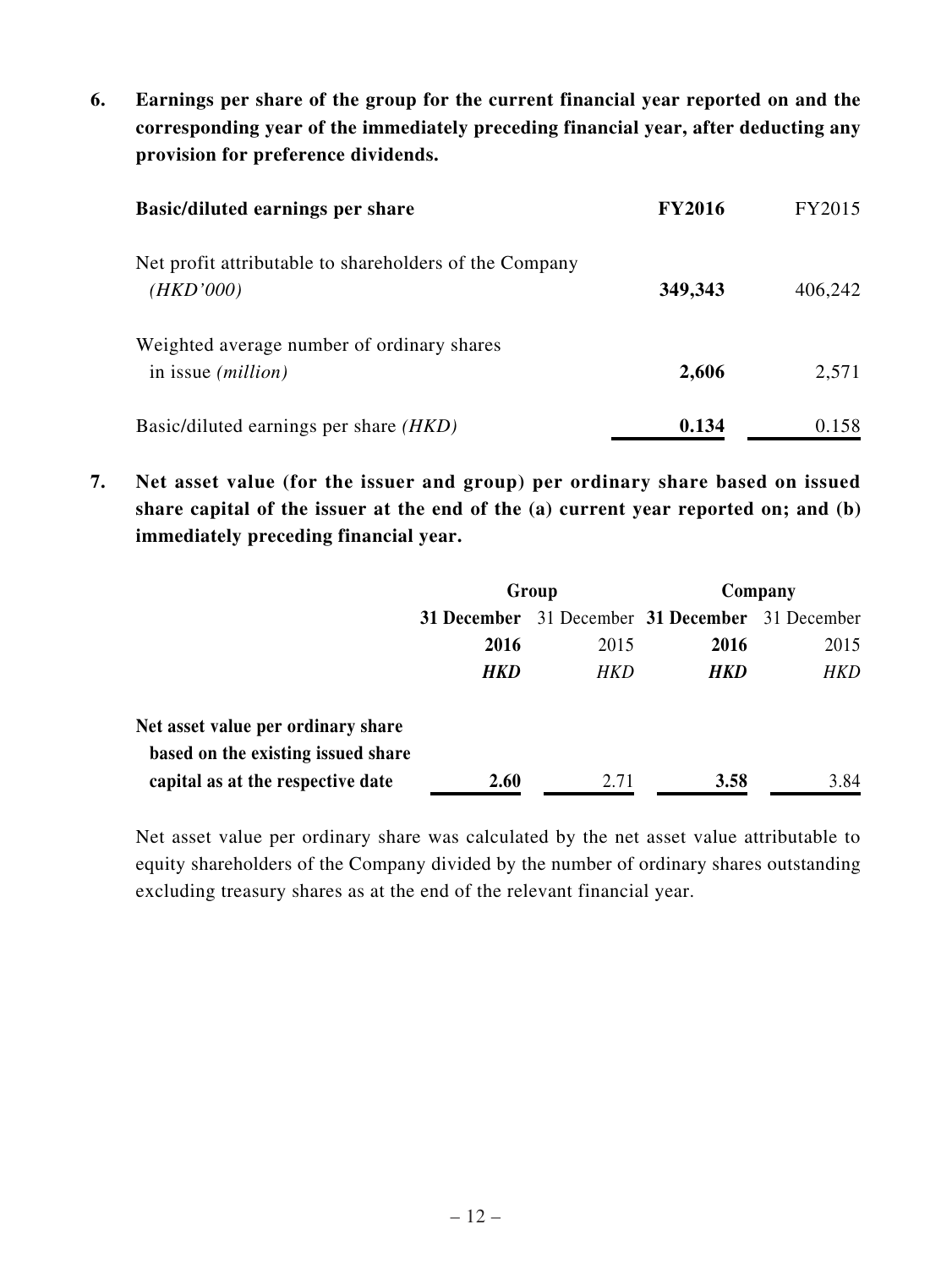**8. A review of the performance of the group, to the extent necessary for a reasonable understanding of the group's business. It must include a discussion of any significant factors that affected the turnover, costs, and earnings of the group for the current financial year reported on, including (where applicable) seasonal or cyclical factors; and any material factors that affected the cash flow, working capital, assets or liabilities of the group during the current financial year reported on.**

## **Overview**

As one of the leading investment and operation companies in China focusing on integrated environmental water services, the Company is principally engaged in integrated environmental water services, sponge city construction, waste water treatment, watershed management, reusable water, waste water source heat pump, sludge treatment, research and development of environmental water technologies and engineering construction. The designed daily capacity of the water treatment projects which the Company invests in, constructs and operates reached 5,000,000 m³.

As at 31 December 2016, the Group held 60 projects in operation, 4 projects completing construction, 5 projects under construction and 1 project in preparatory stage in the area of waste water treatment, with a total designed daily waste water treatment capacity of 3,940,000 m<sup>3</sup>; 1 sponge city construction project under construction, which involves a series of ecological restoration works and waste water treatment projects with a daily waste water treatment capacity of 275,000 m<sup>3</sup>; 1 river training project under construction; 4 projects in operation and 1 project completing construction in the area of reusable water, with a total designed daily reusable water supply capacity of  $81,600$  m<sup>3</sup>; 2 waste water source heat pump projects; 59 kilometers of pipeline network and 10 pump stations; and 1 Build-Transfer surface water project. During the year under review, the Group treated an aggregate of  $1,148,279,000 \text{ m}^3$  (2015: 899,163,000 m<sup>3</sup>) waste water, representing an increase of 28% over last year.

For FY2016, the revenue of the Group rose to HKD2.49 billion, an increase of 37% from HKD1.82 billion for FY2015. Gross profit of the Group increased from HKD824.22 million in FY2015 to HKD905.65 million in FY2016 by 10 %. The net profit attributable to shareholders of the Company in FY2016 amounted to HKD349.34 million, which decreased by 14% from FY2015. The decrease was mainly due to the increase in administrative expenses and finance costs. Thus, basic/diluted earnings per share decreased by 15% to HKD0.134 in FY2016.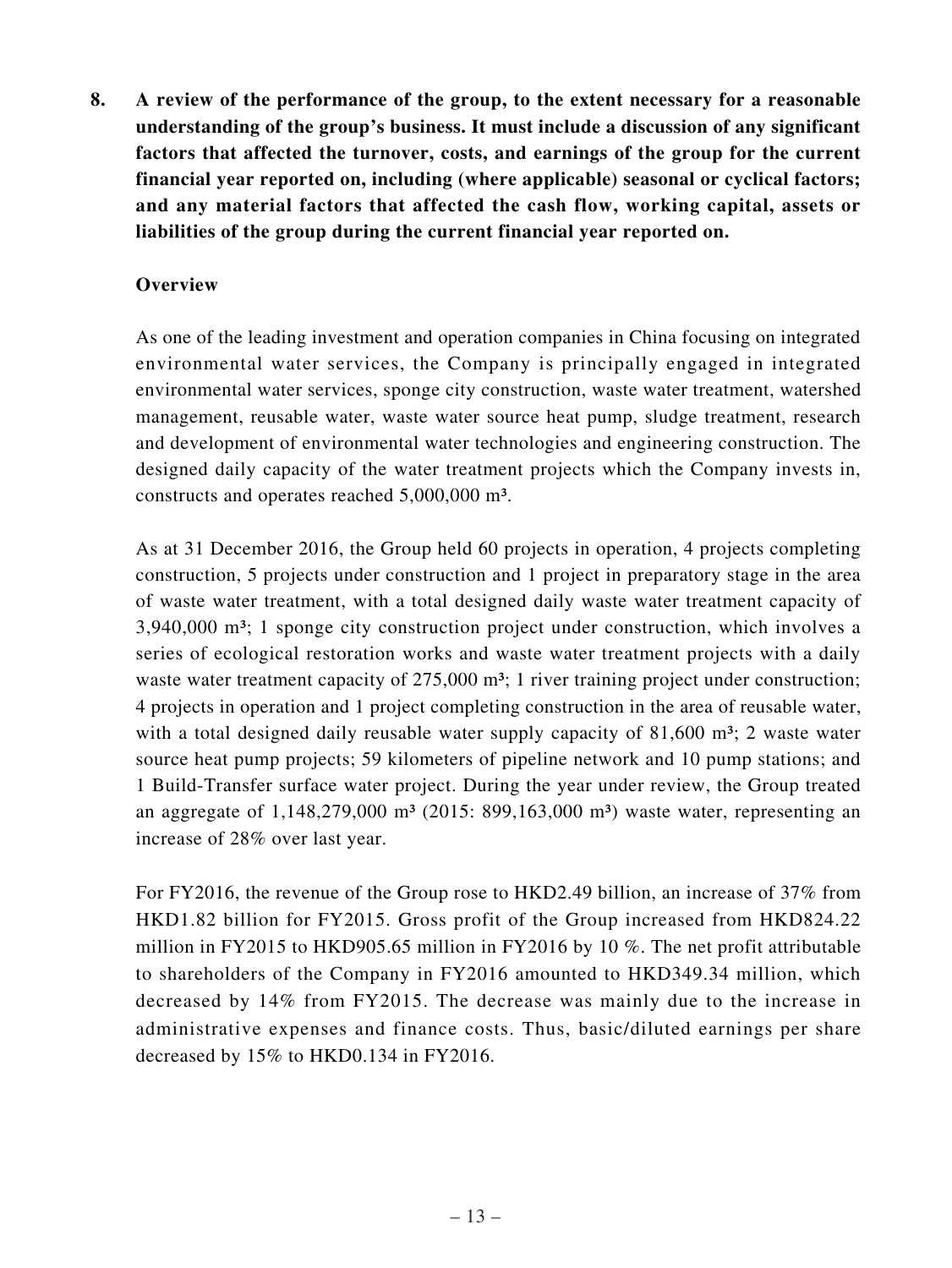## **Consolidated Statement of Comprehensive Income**

### *Revenue*

Revenue increased by 37% from HKD1.82 billion in FY2015 to HKD2.49 billion in FY2016. The increase was mainly attributable to the increase of HKD542.07 million in construction revenue, HKD65.94 million in operation services income and HKD70.88 million in finance income. The increase in construction revenue was mainly attributable to the expansion and upgrading of several Build-Operate-Transfer ("BOT") projects which were completed or under construction during FY2016. The increase in operation services income and finance income was mainly due to the full-year effect of Dalian Dongda Group in FY2016 as compared to only 2 months' in FY2015.

## *Cost of sales*

Cost of sales increased by 60% from HKD990.93 million in FY2015 to HKD1,588.39 million in FY2016.

The increase was mainly due to: (i) increase of operation cost arising from the fullyear effect of Dalian Dongda Group's operation in FY2016 as compared to 2 months' in FY2015; and (ii) increase in construction cost arising from the increased construction services, which contributed a construction revenue of HKD1,133.96 million in FY2016 as compared to that of HKD591.89 million in FY2015. In general, procurement and installation services when performed by the in-house engineering company usually generate additional cost-savings for the Group. The proportion of such services rendered in FY2016 was smaller as compared to FY2015, resulting in less cost-savings realised in FY2016. These factors contributed to the higher percentage growth for cost of sales as compared to the percentage growth for revenue.

# *Gross profit margin*

Overall gross profit margin in FY2016 decreased to 36% (FY2015: 45%), which was mainly due to a larger portion of construction revenue recognised in the mix of the total revenue of FY2016 as compared to FY2015. Construction revenue comprised approximately 45% of total revenue in FY2016 (FY2015: 33%). In general, construction services have lower gross profit margin as compared to operation services.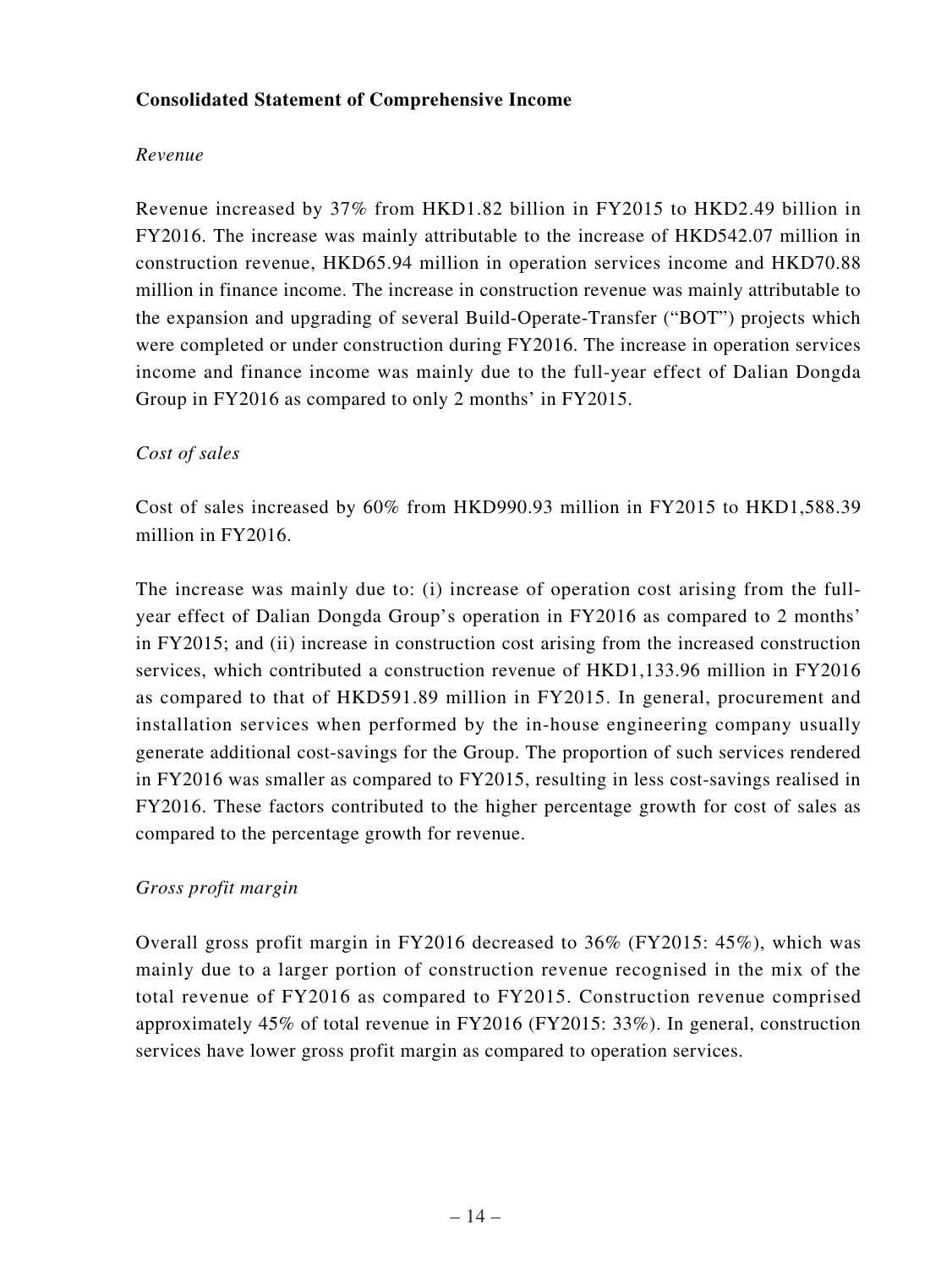#### *Other income*

Other income increased by 23% to HKD127.67 million in FY2016 as compared with HKD103.65 million in FY2015. Other income consisted of value-added tax refund, government grant and other sundry income. The increase in other income was mainly due to increase in value-added tax refund during FY2016.

### *Administrative and other operating expenses*

Administrative and other operating expenses mainly consisted of staff costs, rental expenses, foreign exchange differences and legal and professional fees.

Administrative and other operating expenses increased by 40% from HKD213.55 million in FY2015 to HKD298.25 million in FY2016. The increase was mainly due to: (i) business expansion of the Group, including expansion and upgrading of several existing projects and the acquisitions, which resulted in an increase in staff costs, marketing expenses and other operating expenses; and (ii) foreign exchange losses of HKD48.71 million arising from borrowings pegged to USD as RMB depreciated against USD in FY2016. The borrowings pegged to USD mentioned above had been fully repaid by the end of July 2016.

### *Finance costs*

Finance costs increased by HKD77.22 million from HKD128.00 million in FY2015 to HKD205.22 million in FY2016. The average balance of borrowings was around HKD4.85 billion in FY2016 as compared to HKD3.32 billion in FY2015. The Group will continue to focus on replacing higher interest rate borrowings with lower interest rate borrowings so as to reduce the overall average borrowing costs.

### *Income tax*

Income tax expense in FY2016 mainly consisted of current PRC income tax of HKD94.83 million (FY2015: HKD101.59 million) and deferred tax expense of HKD70.03 million (FY2015: HKD70.87 million). The decrease in income tax was attributable to decrease of taxable income of the Group as compared with FY2015. The effective tax rate increased from 28.9% in FY2015 to 30.7% in FY2016, due to change in calculation of deferred tax as certain expenses were not qualified as deductible under the local tax bureau.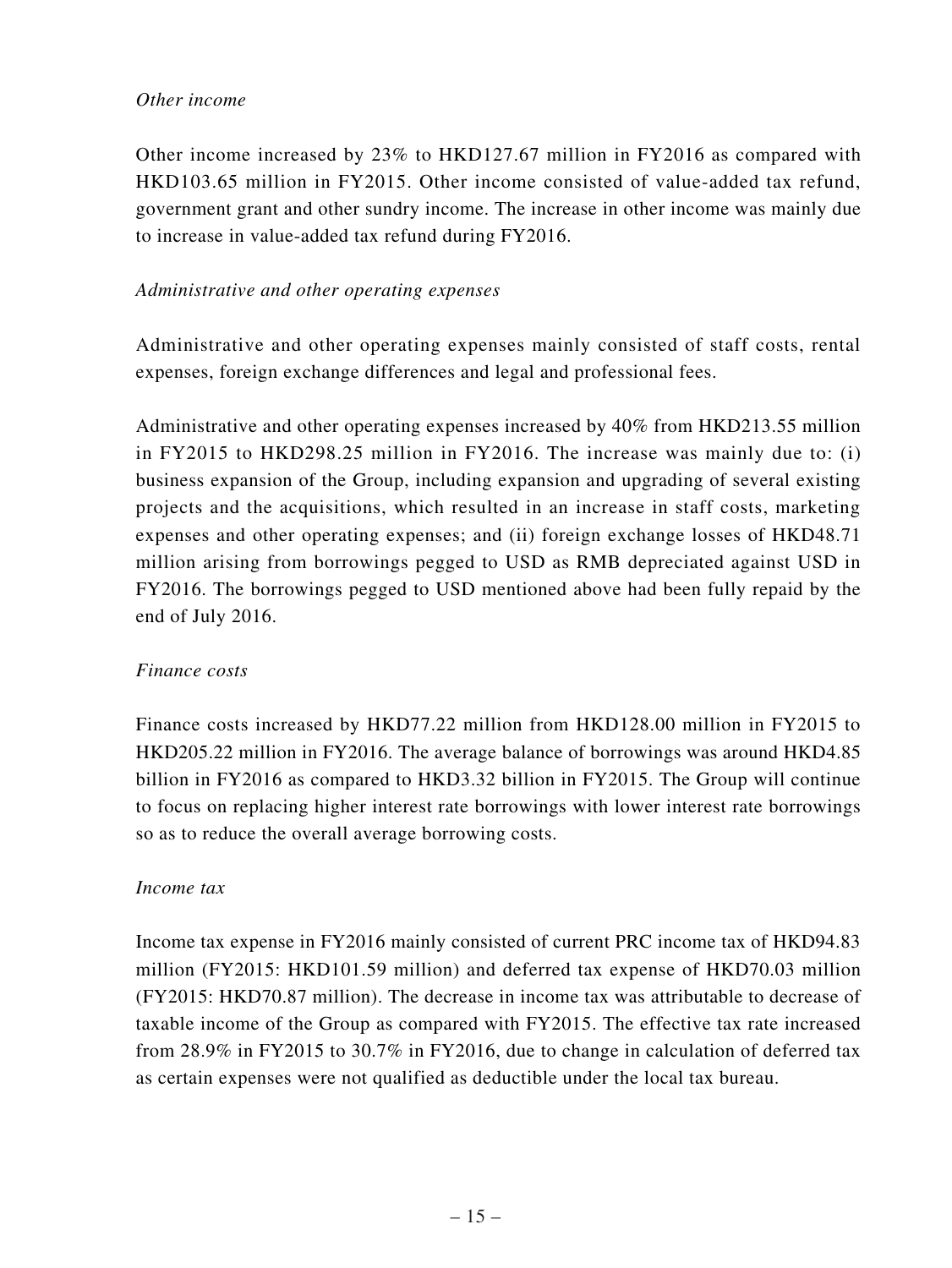## **Consolidated Statement of Financial Position**

### *Assets*

The total assets of the Group stood at HKD14.08 billion as at 31 December 2016 as compared to HKD13.94 billion as at 31 December 2015.

Cash and cash equivalents slightly increased from HKD1.77 billion as at 31 December 2015 to HKD1.90 billion as at 31 December 2016.

Service concession financial receivables (including both current and non-current) increased from HKD8.61 billion as at 31 December 2015 to HKD8.97 billion as at 31 December 2016, representing an increase of HKD0.36 billion. The increase in service concession financial receivables was mainly attributable to the recognition of construction revenue for several water treatment plants during FY2016.

Trade and other receivables (including both current and non-current) of the Group decreased by HKD82.45 million from HKD681.05 million as at 31 December 2015 to HKD598.60 million as at 31 December 2016. Trade receivables decreased by HKD34.84 million to HKD429.60 million as at 31 December 2016, which was mainly due to the improvement in settlement from customers during FY2016. Other receivables decreased by HKD47.61 million during FY2016, which was mainly due to the decrease in prepayments for construction work.

Interest in an associate arose from the disposal of the Group's 50% equity interest in Qingdao Everbright Water Operating Limited ("Qingdao Operating"). On 5 December 2016, China Everbright Water Investments Limited, the wholly-owned subsidiary of the Company, entered into an equity interest transfer agreement with an independent third party to dispose the Group's 50% equity interest in Qingdao Operating at a total consideration of approximately RMB1.19 million. Upon the disposal, the Group's equity interest in Qingdao Operating decreased from 99% to 49%, and thus, Qingdao operating became an associate of the Group and the Group ceased to control Qingdao Operating.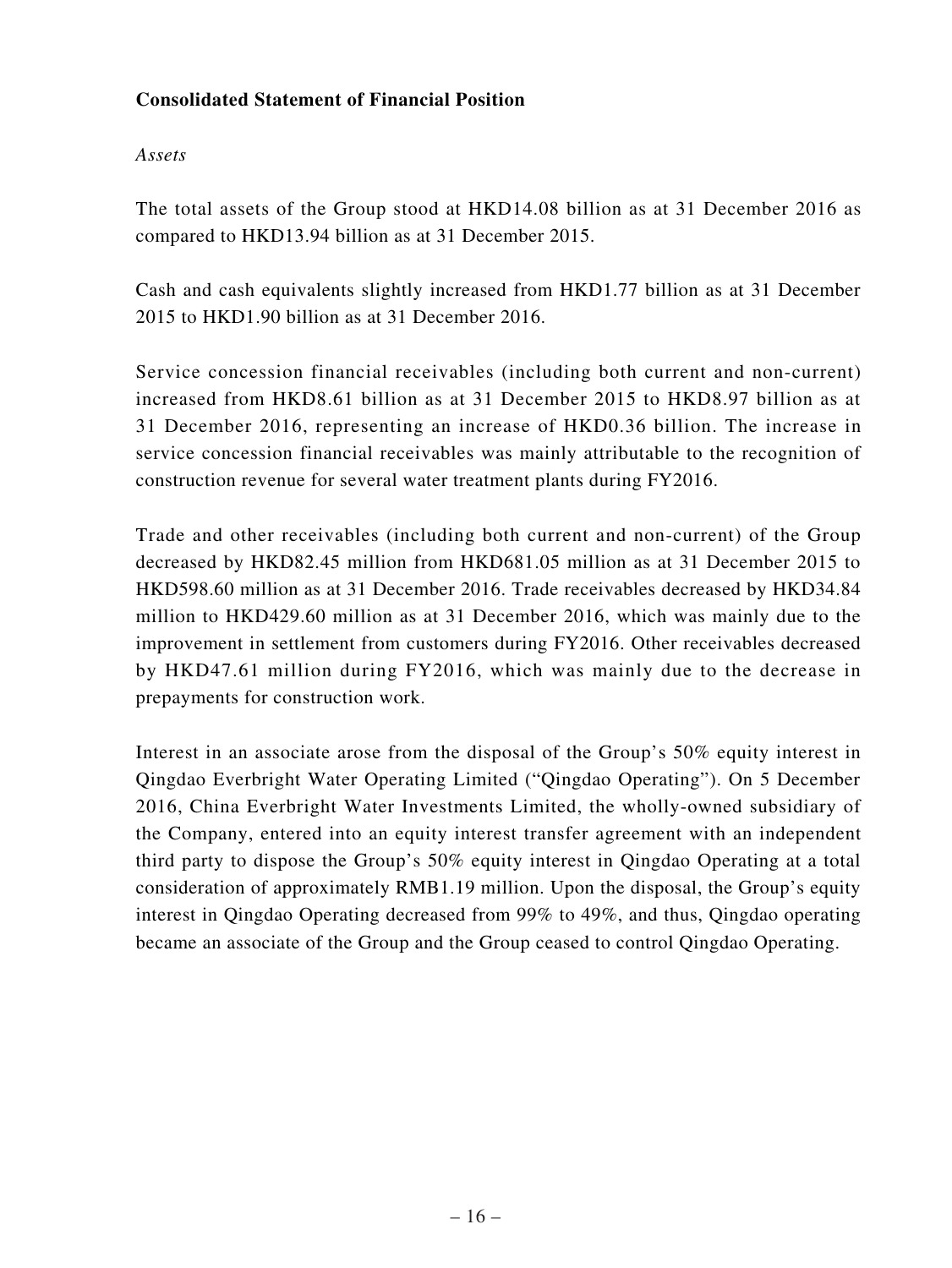# *Liabilities*

The amount of the total borrowings (including both current and non-current) was HKD4,887.50 million as at 31 December 2016 as compared to HKD4,818.24 million as at 31 December 2015, representing an increase of HKD69.26 million.

The current portion of trade and other payables increased by HKD461.81 million which was mainly due to: (i) the increase of HKD233.29 million in trade and other payables to third parties in relation to construction work; and (ii) reclassification of related parties' balance from non-current liabilities to current liabilities.

The Group was in a net current asset position of HKD825.67 million as at 31 December 2016, an increase of HKD433.32 million from HKD392.35 million as at 31 December 2015.

# *Equity*

The Group's total equity amounted to HKD7.19 billion as at 31 December 2016 (31 December 2015: HKD7.30 billion). The change was mainly due to the following: (i) profit amounting to HKD372.62 million recognised in FY2016; (ii) contribution of HKD169.58 million from non-controlling shareholders of the PRC subsidiaries during FY2016; and (iii) the foreign currency translation losses of HKD598.60 million arising from the depreciation of RMB against HKD recognised in FY2016 which have been included in other comprehensive income.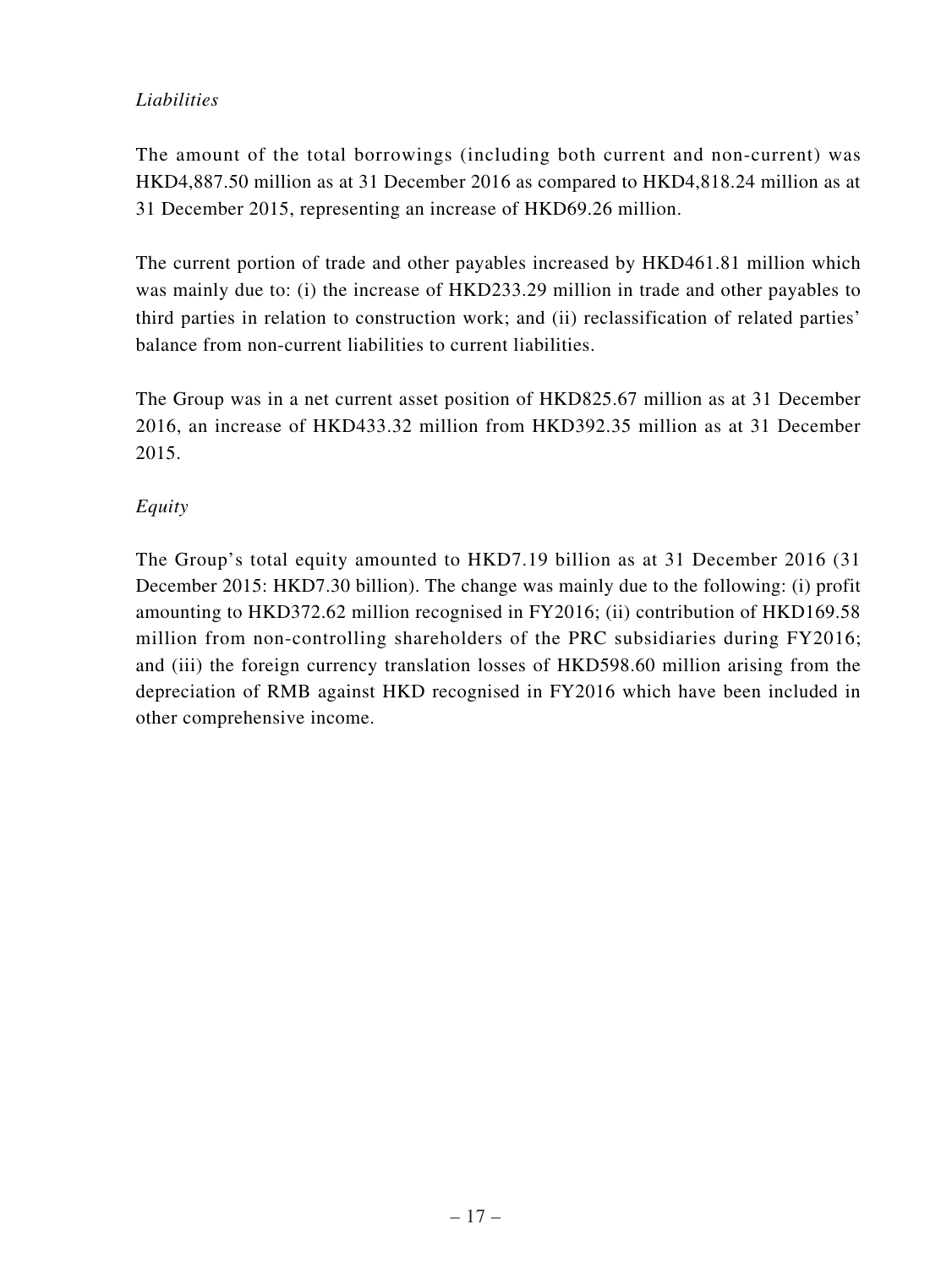## **Consolidated Statement of Cash Flows**

Cash and cash equivalents increased from HKD1.77 billion as at 31 December 2015 to HKD1.90 billion as at 31 December 2016. Cash and cash equivalents included in the consolidated statement of cash flow comprised of the following:

|                                                      | 31 December    | 31 December    |
|------------------------------------------------------|----------------|----------------|
|                                                      | 2016           | 2015           |
|                                                      | <b>HKD'000</b> | <b>HKD'000</b> |
| Cash and cash equivalents per statement of           |                |                |
| financial position                                   | 1,902,741      | 1,768,990      |
| Less: Restricted bank balances                       | (543, 340)     | (480, 440)     |
| Cash and cash equivalents per statement of cash flow | 1,359,401      | 1,288,550      |

#### *Net cash flows from operating activities*

The Group had cash inflow of HKD795.65 million before changes in working capital during this financial year. Changes in working capital and payment of income tax resulted in cash outflow of HKD641.67 million and HKD133.79 million respectively. As a result, the Group recorded a net cash inflow of HKD20.20 million from operating activities. The changes in working capital arose mainly from:

- (1) increase in service concession financial receivables by HKD934.98 million;
- (2) decrease in trade and other receivables by HKD9.87 million;
- (3) increase in trade and other payables by HKD288.91 million; and
- (4) increase in inventories by HKD5.47 million.

#### *Net cash flows from investing activities*

In FY2016, the Group recorded a net cash outflow of HKD6.33 million from investing activities. The cash outflow amounting to HKD12.85 million was arising from the payments for purchase of property, plant and equipment and intangible assets. It was partially offset by interest received of HKD7.63 million.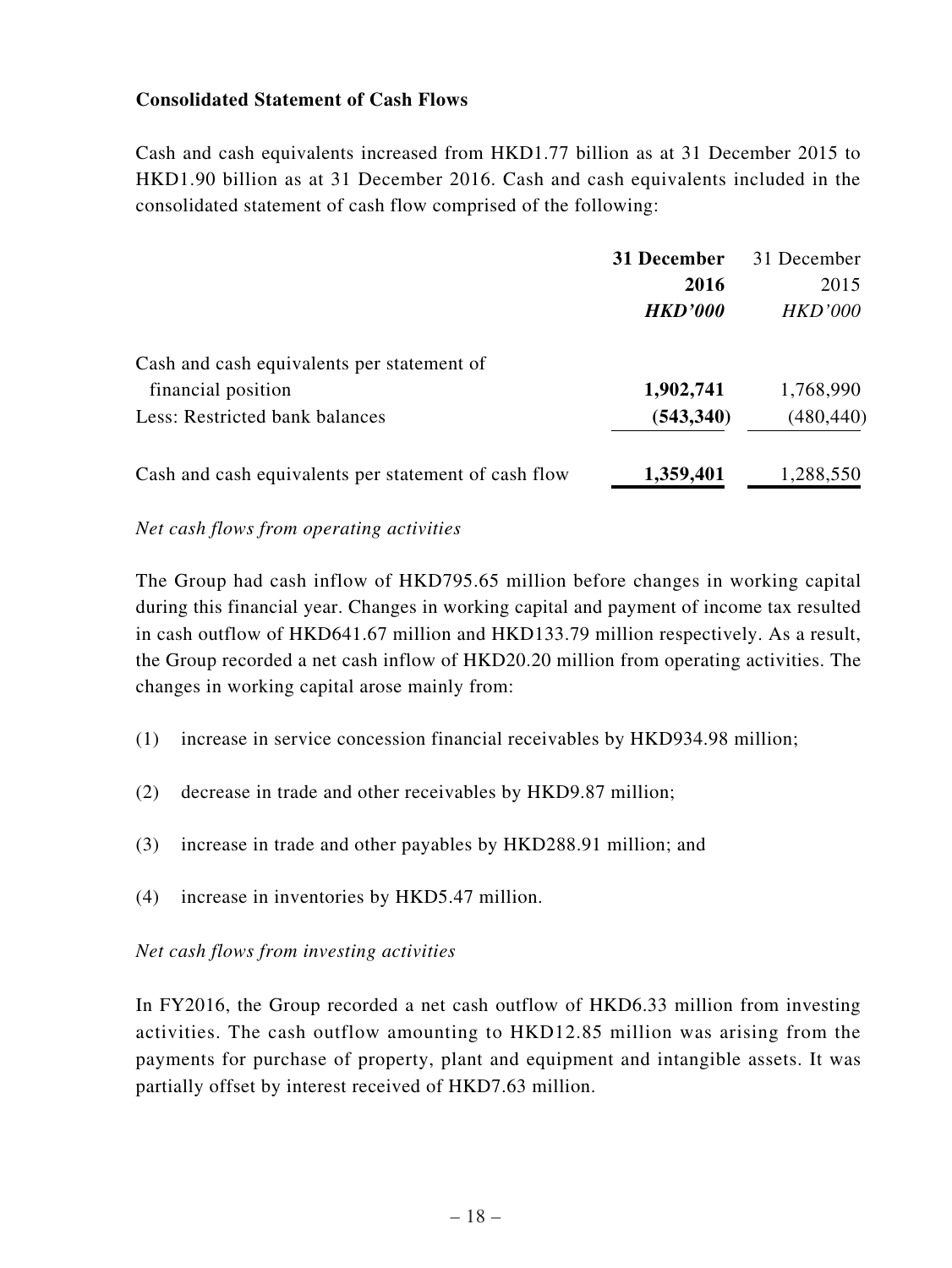### *Net cash flows from financing activities*

The Group recorded a net cash inflow from financing activities of HKD142.36 million in FY2016. The net cash inflow was caused by:

- (1) net proceeds from bank and other borrowings of HKD309.69 million;
- (2) increase in restricted bank deposits of HKD94.73 million;
- (3) net increase in amount due to related parties of HKD11.97 million;
- (4) interest paid of HKD205.22 million;
- (5) contributions from non-controlling shareholders of HKD169.58 million;
- (6) cash dividend paid to shareholders of HKD11.88 million;
- (7) cash dividend paid to a non-controlling shareholder of HKD14.55 million; and
- (8) payment of shares buy-back of HKD22.49 million.

#### **Subsequent events**

Nil.

**9. Where a forecast, or a prospect statement, has been previously disclosed to shareholders, any variance between it and the actual results.**

None.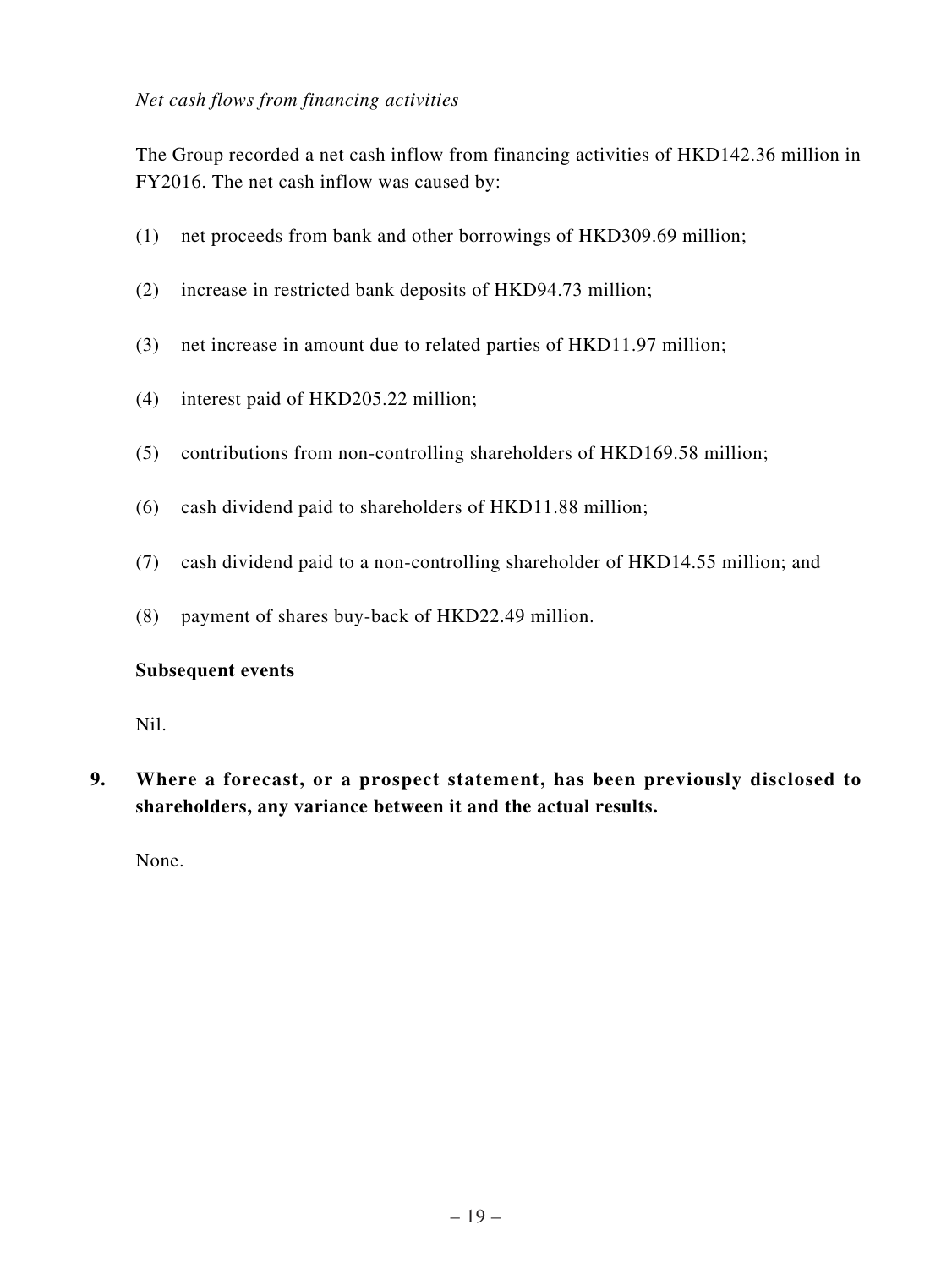# **10. A commentary at the date of the announcement of the competitive conditions of the industry in which the group operates and any known factors or events that may affect the group in the next reporting year and the next 12 months.**

Following a series of acquisitions and integration in 2015, the operation and management scale of the Group further expanded in 2016, and the acquired projects were successfully restructured. Facing the fierce industry competition and volatile market condition, the Group seized market opportunities in 2016, studied and weighed the prevailing situation, and drove an organic growth with a "prudent, active and practical" development approach. In addition to achieving great outcomes in new business areas during the year, the Group has also been proactively capturing and exploring opportunities in new business sectors, including sponge city projects and river-basin ecological restoration projects etc.

Continuously rising environmental protection standards and increasingly stringent environmental law enforcement lead to the rapid growth of environmental protection related business, and sets up the golden era for the environmental protection enterprises. Since 2015, Chinese government successively launched various industrial policies, including the "Water Pollution Prevention and Control Plan" (《水 污 染 防 治 行 動 計 劃》) (the "Clean Water Action Plan"), the implementation of which further rationalizes the institutional mechanisms and leads the healthy development of the industry through strict environmental law enforcement and supervision, eliminating backward production capacity, adjusting industry structure, enhancing the industry access threshold and fully leveraging on market mechanisms (e.g., accelerating water tariff reformation and improving waste water treatment fee). The "Thirteenth Five-Year Plan on Ecological Protection" (《「十 三 五」生 態 環 境 保 護 規 劃》) issued at the end of 2016 demonstrated the first-ever promotion of the construction of ecological civilization and environmental protection as the national-level strategy. With the support of national policies and intensifying environmental law enforcement, the industry's growth potential will be further increased, and the market mechanism will in turn promote a healthy and rapid development of the industry.

Public-Private Partnership ("PPP") projects were executed rapidly in 2016. The government proactively encouraged a transformation from government-led to marketoriented way of operation, being a model in which private enterprises participate in environmental protection. The promotion of PPP model leads to stricter requirements on environmental protection enterprises from various aspects.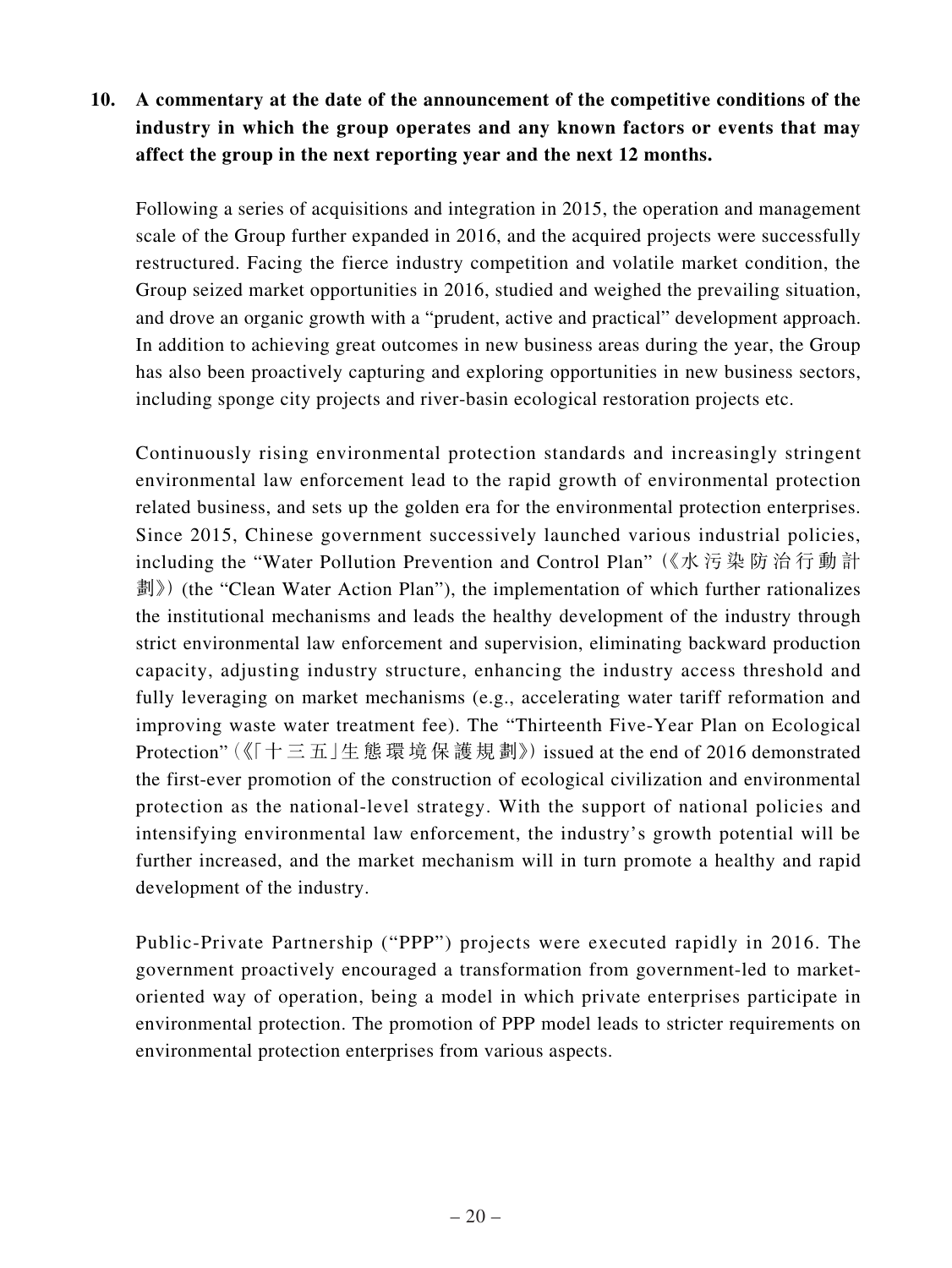With a change in the practice, the stricter supervision and the more stringent requirements, the uneven quality situation of the environmental water industry will gradually improve. There will be more mergers, acquisitions and reorganizations. With intensified industry competition, the weaker participants will be eliminated while the stronger ones will stay and maintain the leading position. The Group will leverage on advanced technology and improve its competitiveness in the industry. It will proactively explore new business areas and business pattern, while at the same time shoulder its social responsibility, so as to promote a stable business development through organic growth and mergers and acquisitions.

## **11. Dividend**

*(a) Current financial year reported on*

Any dividend recommended for the current financial year reported on? Yes

| <b>Name of Dividend</b> | Proposed Final                               |
|-------------------------|----------------------------------------------|
| <b>Dividend Type</b>    | Cash/Scrip (based on shareholder's election) |
| <b>Dividend Amount</b>  | SGD0.0037 per ordinary share                 |
| <b>Tax Rate</b>         | One-Tier Tax Exempt                          |

China Everbright Water Limited Scrip Dividend Scheme will be applicable to the FY2016 final one-tier tax exempt dividend.

*(b) Corresponding year of the immediately preceding financial year*

Any dividend declared for the immediately preceding financial year? Yes

| <b>Name of Dividend</b> | Final                                        |
|-------------------------|----------------------------------------------|
| <b>Dividend Type</b>    | Cash/Scrip (based on shareholder's election) |
| <b>Dividend Amount</b>  | SGD0.0035 per ordinary share                 |
| <b>Tax Rate</b>         | One-Tier Tax Exempt                          |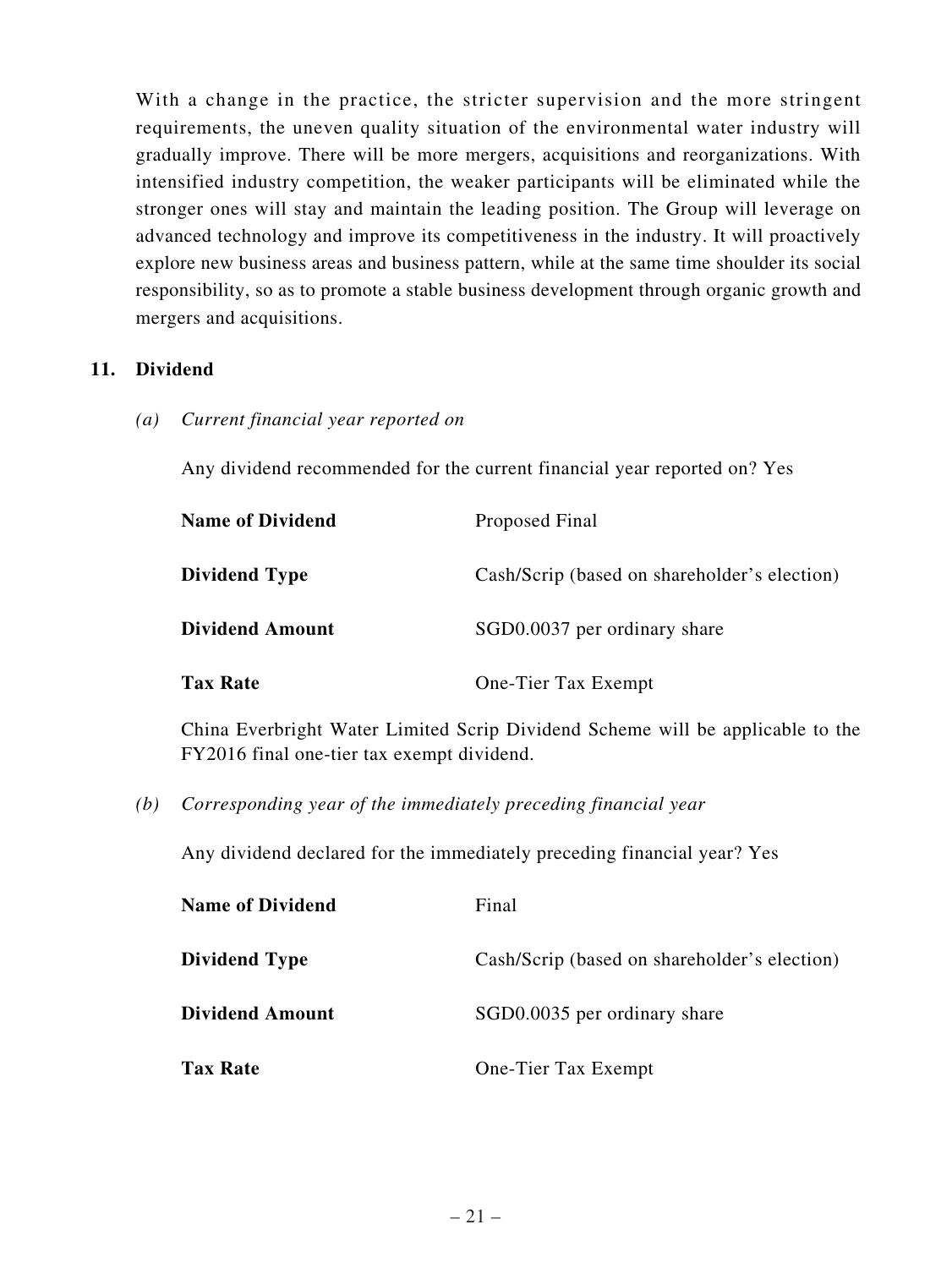*(c) Date payable*

The directors have proposed a final dividend of SGD0.0037 per ordinary share, One-Tier Tax Exempt for FY2016 for approval by shareholders at the forthcoming annual general meeting to be convened in April 2017. Details on payment of cash dividend/crediting of shares will be announced in due course.

*(d) Books closure date*

Details on closure of books will be announced in due course.

### **12. If no dividend has been declared/recommended, a statement to that effect.**

Not applicable.

**13. If the Group has obtained a general mandate from shareholders for IPTs, the aggregate value of such transactions as required under Rule 920(1)(a)(ii). If no IPT mandate has been obtained, a statement to that effect.**

During this financial year, the Group does not have any general mandate from shareholders for interested person transaction.

# **PART II – ADDITIONAL INFORMATION REQUIRED FOR FULL YEAR ANNOUNCEMENT (This part is not applicable to Q1, Q2, Q3 and Half Year Results)**

**14. Segmented revenue and results for business or geographical segments (of the group) in the form presented in the issuer's most recently audited annual financial statements, with comparative information for the immediately preceding year.**

Not applicable. The Group has only one operating segment.

**15. In the review of performance, the factors leading to any material changes in contributions to turnover and earnings by the business or geographical segments.**

Not applicable.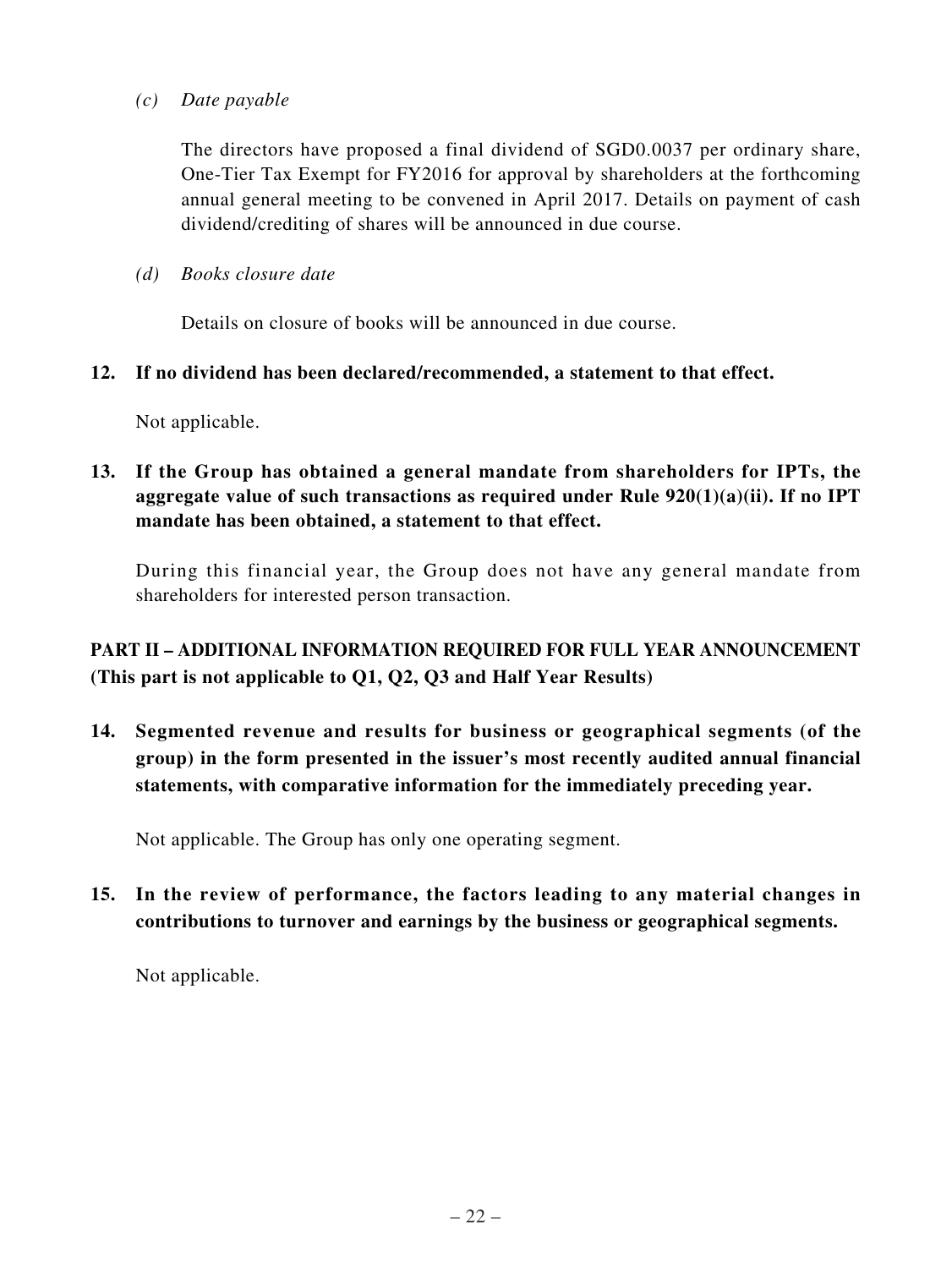#### **16. A breakdown of revenue**

|                                       |                |                | Increase/ |
|---------------------------------------|----------------|----------------|-----------|
|                                       | <b>FY2016</b>  | FY2015         | -decrease |
|                                       | <b>HKD'000</b> | <b>HKD'000</b> |           |
| Revenue reported for first half year  | 1,325,737      | 946,144        | $40\%$    |
| Net profit for first half year        | 187,522        | 220,548        | $-15%$    |
| Revenue reported for second half year | 1,168,300      | 869,006        | 34%       |
| Net profit for second half year       | 185,093        | 203,120        | $-9\%$    |

**17. A breakdown of the total annual dividend (in dollar value) for the issuers' latest full year and its previous full year.**

|          | <b>FY2016</b>  | FY2015         |
|----------|----------------|----------------|
|          | <b>HKD'000</b> | <b>HKD'000</b> |
| Ordinary | 52,344         | 52,304         |

**18. Disclosure of person occupying a managerial position in the issuer or any of its principal subsidiaries who is a relative of a director or chief executive office or substantial shareholder of the issuer pursuant to Rule 704(13) in the format below. If there are no such persons, the issuer must make an appropriate negative statement:-**

There is no person occupying a managerial position in the Company or its principal subsidiaries who is a relative of a director or chief executive officer or substantial shareholder of the Company for the financial years ended 31 December 2016 and 31 December 2015.

#### **19. Status on the use of net proceeds raised from share placement and issue of MTN.**

Not applicable.

# **20. Confirmation that the issuer has undertakings from all its directors and executive officers under Rule 720(1).**

Pursuant to Rule 720(1) of the SGX Listing Manual, the Company has procured undertakings from all its directors and executive officers.